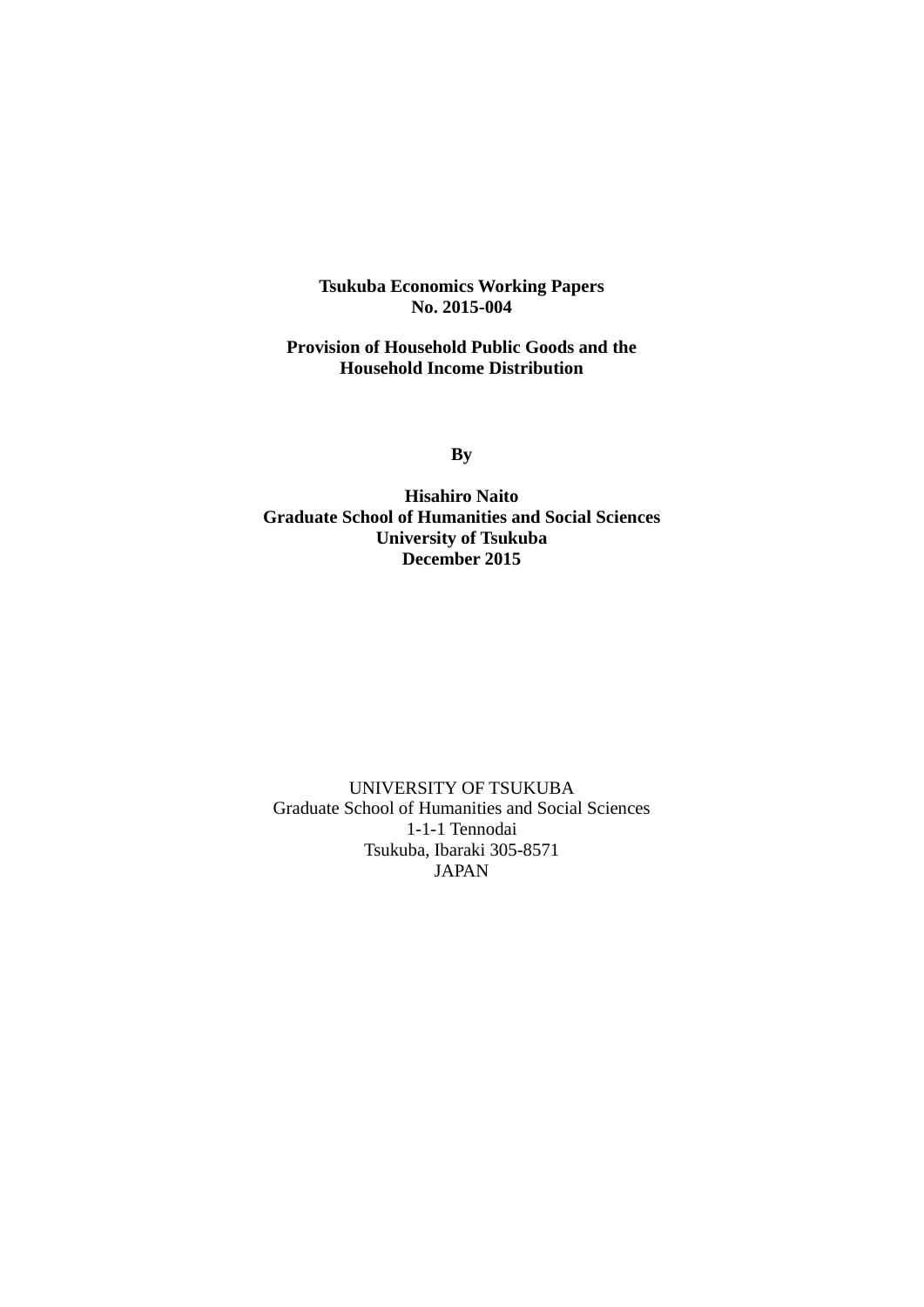# Provision of Household Public Goods and the Household Income Distribution

Hisahiro Naito ∗†

Current version December 20, 2015

### Abstract

Several theoretical models have been proposed to explain household behavior, such as the unitary model, non-cooperative model, and cooperative model. These three models make different predictions about the provision of household public goods. By using both the Japanese tax reforms conducted in the 1990s as a quasi-natural experiment and Japanese panel data on household expenditure, I study how the within-household income distribution affects household public goods and discuss which model is most relevant. I find that the neutrality of the effect of the income distribution on household public goods does not hold, which shows the failure of the unitary model. I also find evidence that the non-cooperative model does not hold either. Finally, I argue that the observed data are consistent with the cooperative bargaining model.

Keywords: public goods, household behavior, income distribution

<sup>∗</sup>University of Tsukuba, Graduate School of Humanities and Social Sciences, Phone: 81-29- 853-7431; fax: 81-29-853-7440; address: Tennodai 1-1-1, Tsukuba City, Ibaraki, Japan 305-8573; email:naito@dpipe.tsukuba.ac.jp

<sup>†</sup> I are grateful to the Institute for Research on Household Economics for granting us permission to use the Japanese Panel Survey of Consumers. I are also thankful to the participants of the TCER Macro Conference, CEA, IIPF, the University of Tsukuba, and Hitotsubashi University for their helpful comments. Hisahiro Naito appreciates the financial grant from the Ministry of Education, Science, Sports and Culture and the faculty research fund.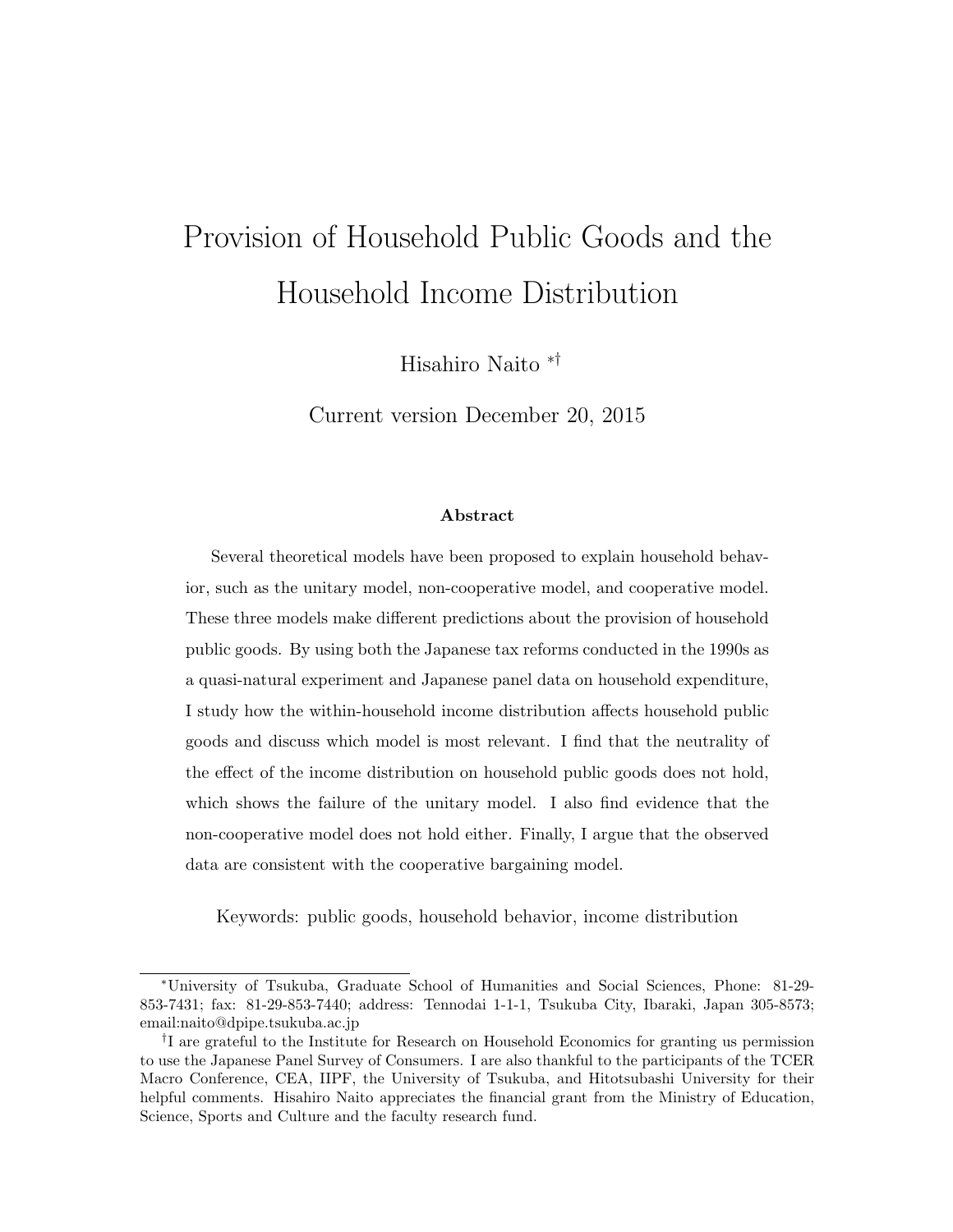## 1 Introduction

When a couple starts a family, one of the family's functions in society is to share household public goods such as basic housing services, children's welfare, and household chores. For example, Becker (1981) pointed out that children have the characteristics of classical public goods within a family in the sense that both the husband and the wife obtain utility from their children's happiness and it is difficult to exclude the husband's (wife's) enjoyment of their children's happiness when the wife (husband) is enjoying it, too.

Models that explain household behavior can be divided into three categories: the unitary model, non-cooperative model, and cooperative model. The unitary model is based on the hypothesis that a family will behave as if it is a single agent (Samuelson, (1954; Becker, 1974, 1981). In this model, the within-household income distribution does not affect the resource allocation.

In the non-cooperative model, each member of the household determines his/her contribution to household public goods given the contribution of the other members of the household, and the total amount of public goods is determined as the Nash equilibrium of this non-cooperative game. In the non-cooperative game literature, Warr (1983) and Bergstrom, Blume, and Varian (1986) proved that an exogenous income redistribution does not affect the resource allocation as long as income is redistributed among public goods contributors.

The cooperative model is based on the hypothesis that the household allocation is chosen among Pareto-efficient allocations. Several types of cooperative models exist. The collective model developed by Chiappori (1988, 1992) assumes only Pareto efficiency for the household allocation and shows that the allocation implied by Pareto efficiency must satisfy a certain sharing rule. Other types of cooperative models specify more detailed structures. For example, McElroy and Horney (1981) and Manser and Brown (1980) assumed that the household allocation is determined as Nash bargaining where the threat point is the outcome when a couple become divorced. In the so-called separate spheres bargaining model, Lundberg and Pollak (1993) suggested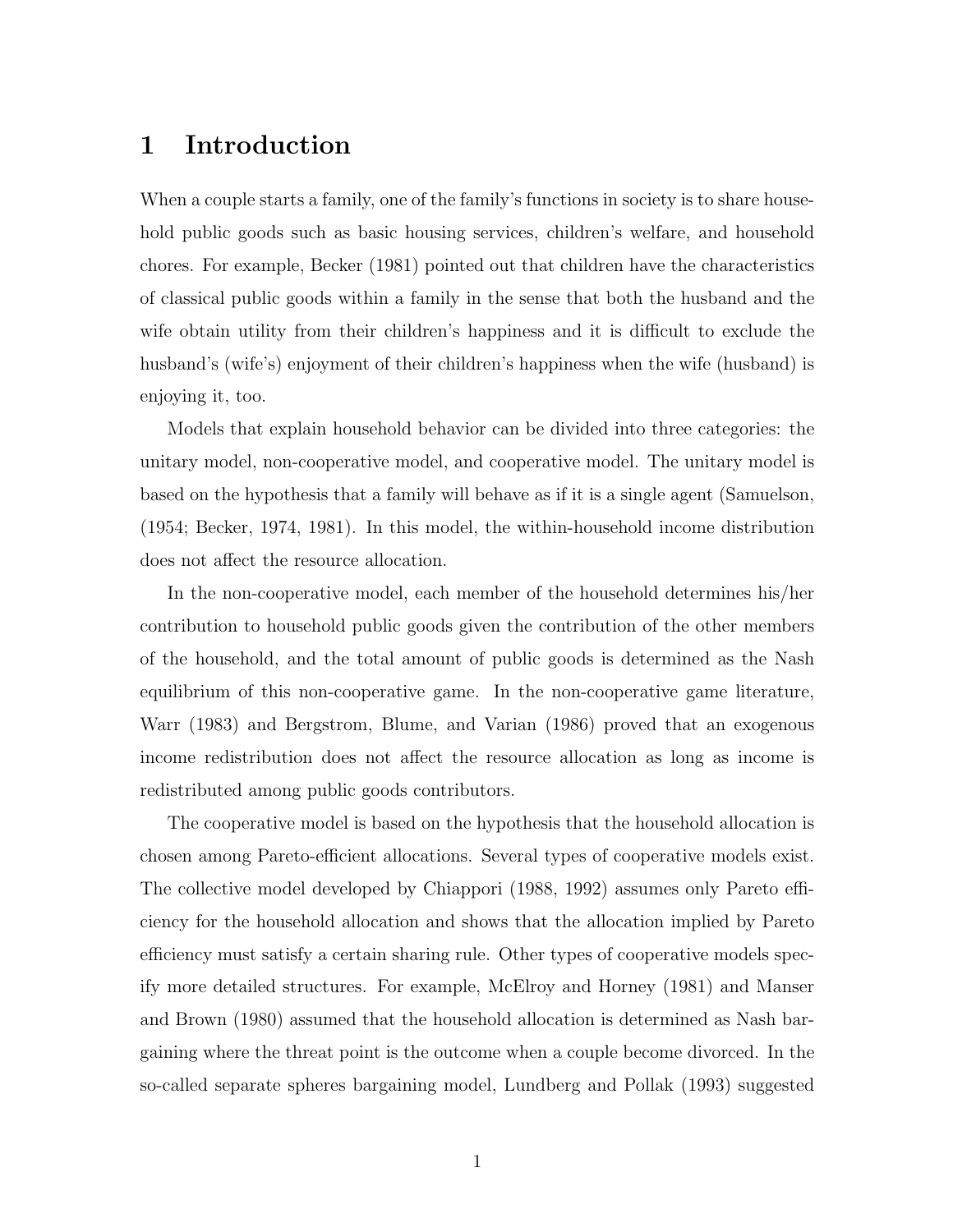that the final household allocation is determined by Nash bargaining but the threat point is the equilibrium of the non-cooperative game. In this case, how an exogenous income redistribution within household members affects the resource allocation depends on how the non-cooperative bargaining solution is affected by the income redistribution.

The question of how expenditure on household public goods is determined is important for several reasons. First, government policies are often targeted to household public goods such as housing services, children's health, nutrition, and human capital accumulation. Second, to design the basic principle of both the tax and the public expenditure systems, information on how the household resource allocation is determined is necessary. In the tax system, some countries use individual income as the basic unit, while others use household income (the sum of the incomes of the husband and wife). One might ask which system is more efficient and how the difference between these two systems, household income base or individual income base, affects economic behavior such as labor supply, retirement, savings, and the provision of household public goods.

In this study, I first show theoretically how an exogenous variation in income share affects the level of public goods in the unitary model, non-cooperative model, and cooperative bargaining model with a non-cooperative threat point. Second, I empirically examine how an exogenous change in the income distribution affects the level of household public goods and discuss which model is consistent with this observed data.

The contribution of this study is twofold. First, it uses detailed household data taken from the Japanese Panel Survey of Consumers (JPSC). Using the JPSC has several advantages. First, this dataset not only collects data on expenditure for the husband, wife, and children, but also asks about how much is saved. For most couples, some income is saved. Focusing on only current expenditure can thus be misleading for the analysis of the effect of the income distribution on the household allocation. In this data, I can observe how household income is used not only for current expenditure but also for savings for different members of the household and public goods. Thus,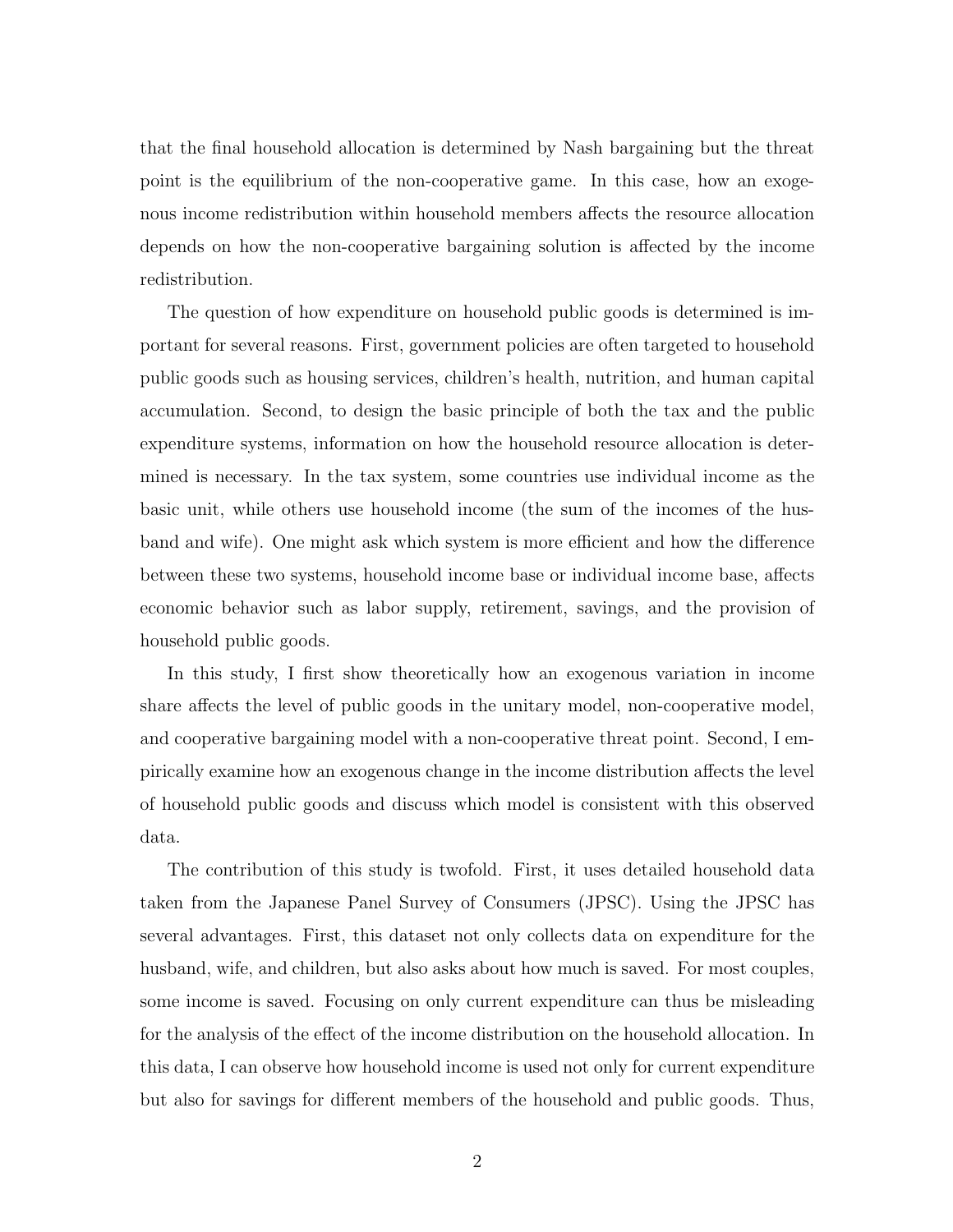these data are more comprehensive than those used in previous studies.

Second, the JPSC asks about the detailed use of time by the husband and wife. For example, it asks how much time each spends on child-rearing, work, housework, leisure, and sleeping. When the wife's income share increases because of an increase in her hours of work, she is often forced to spend less time with the children; as a result, expenditure on children rises. Thus, to assess the effect of the income distribution between the husband and wife on expenditure on children, it is important to control for the time spent child-rearing. In the JPSC, it is possible to control for such an effect.

Third, the years that the JPSC covers includes the 1990s. During the 1990s, the Japanese government conducted several reforms of the income tax system and I use those reforms for identification, as discussed below.

The second contribution of this study is offering an empirical strategy that generates a quasi-experimental exogenous income distribution between the husband and wife. To generate such a quasi-experimental exogenous income distribution, I use the changes in Japanese tax policies. The Japanese tax system is based on individual income, not on family income, and the exemption level is quite high. This fact implies that many secondary earners whose income is low are exempt from the tax system. Thus, when the Japanese government introduced its income tax credit, few secondary earners received it. As a result, the income distribution between the husband and wife changed substantially. I use this tax policy change to generate the exogenous income distribution between the husband and wife. To use the tax policy change as the instrumental variable (IV), I adopt the method initially used by Gruber and Saez (2002) to analyze the effect of labor supply.

Several studies are related to this study. This work rests on the previous advancement of the theoretical description of household behavior including Becker, Horney, and McElroy (1981), Manser and Brown (1980), Lundberg and Pollak (1993), and Chiappori (1988, 1992). In terms of more recent work, Blundell, Chiappori, and Meghir (2005) analyzed the household labor supply with household public goods. They proposed a responsiveness condition of the marginal rate of substitution (MRS)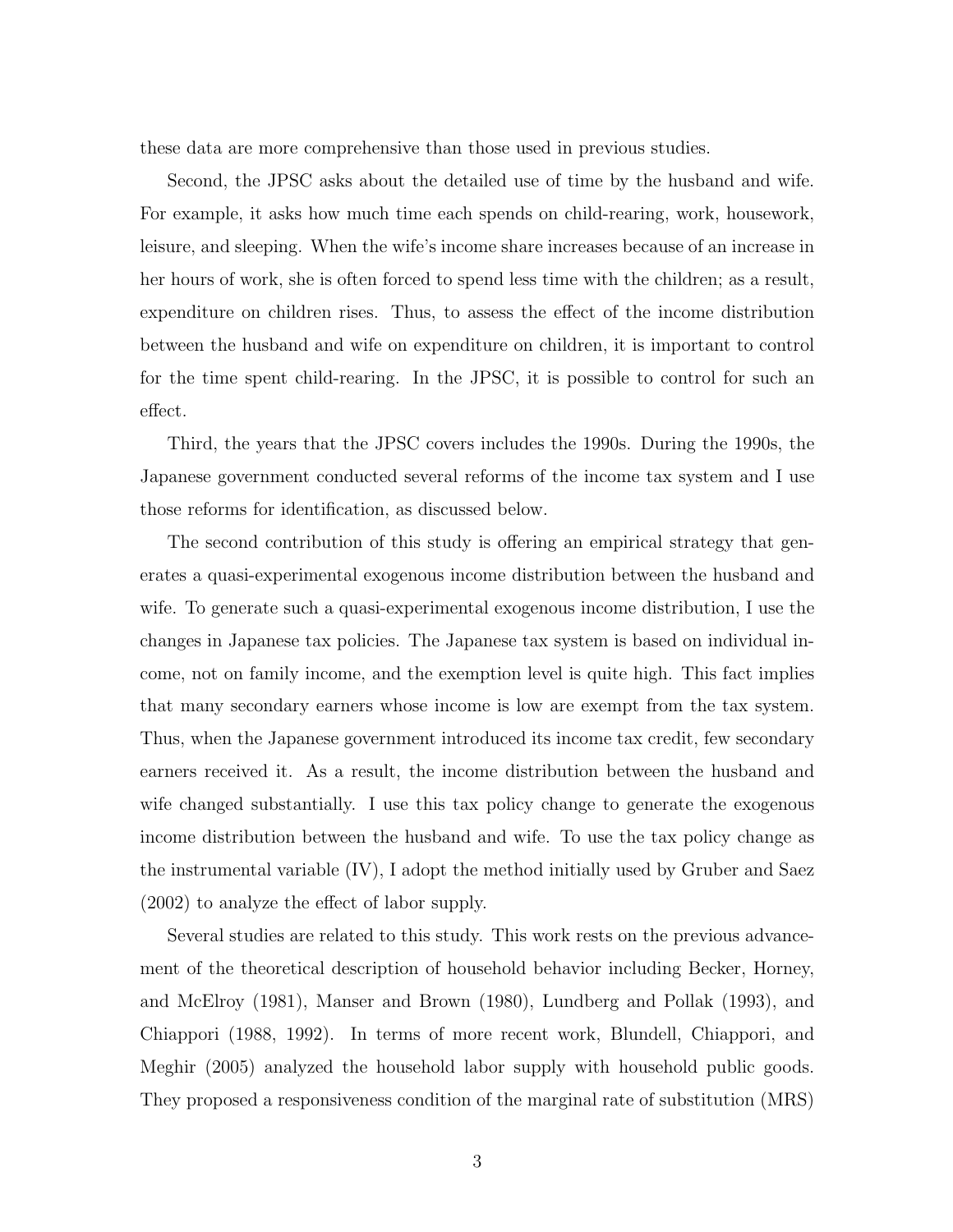between public and private goods. They showed that if this condition is satisfied, it is possible to map the income distribution and level of household public goods in a cooperative model. More specifically, they showed that if member  $i$ 's MRS between public goods and private goods is more responsive than that of member  $j$ , the shift in bargaining power from  $j$  to i will increase the provision of the public good in a cooperative model. In this study, I use a similar responsive condition but formulate it differently to Blundell, Chiappori, and Meghir (2005).

Empirically, Browning and Lechene (2001) and Cherchye, De Rock, and Vermeulen (2012) are the most closely related works to this study. Browning and Lechene (2001) theoretically and empirically analyzed several models including the non-cooperative model and cooperative model with a non-cooperative threat point. Cherchye, De Rock, and Vermeulen (2012) conducted a structural estimation of the model developed by Blundell, Chiappori, and Meghir (2005). Interestingly, they found that a change in empowerment from the husband to wife has little effect on a child's consumption and welfare contrary to the results of previous studies. In this study, by contrast, I use the reduced-form estimation of the effect of the income distribution on the provision of public goods and pay more attention to the exogeneity of the income distribution between the husband and wife. Although conducting the structural estimation is useful for ex-ante policy simulation, assumptions on the functional form and error terms are quite strong. In addition, implementing the IV or GMM estimation in the structural model is difficult. In a non-linear model, the moment conditions do not hold even if the explanatory variable is exogenous. In contrast, the reduced-form estimation places less restriction on the functional form. Thus, I believe that this empirical strategy complements the structural estimation approach.<sup>1</sup>

I employ the reduced-form estimation for two reasons. First, I have an exogenous tax policy change that could generate an exogenous variation in the income distribution. By employing the method proposed by Gruber and Saez (2002), I apply the

<sup>&</sup>lt;sup>1</sup>In this study, I do not examine the relevance of the bargaining model where the threat point is the divorce. In the long run, such a model might be relevant. However, in this data, the exogenous income redistribution is a tax reform. Given the change in income implied by the tax reform, it is unclear how each individual negotiates the resource allocation using the divorce as the potential threat point.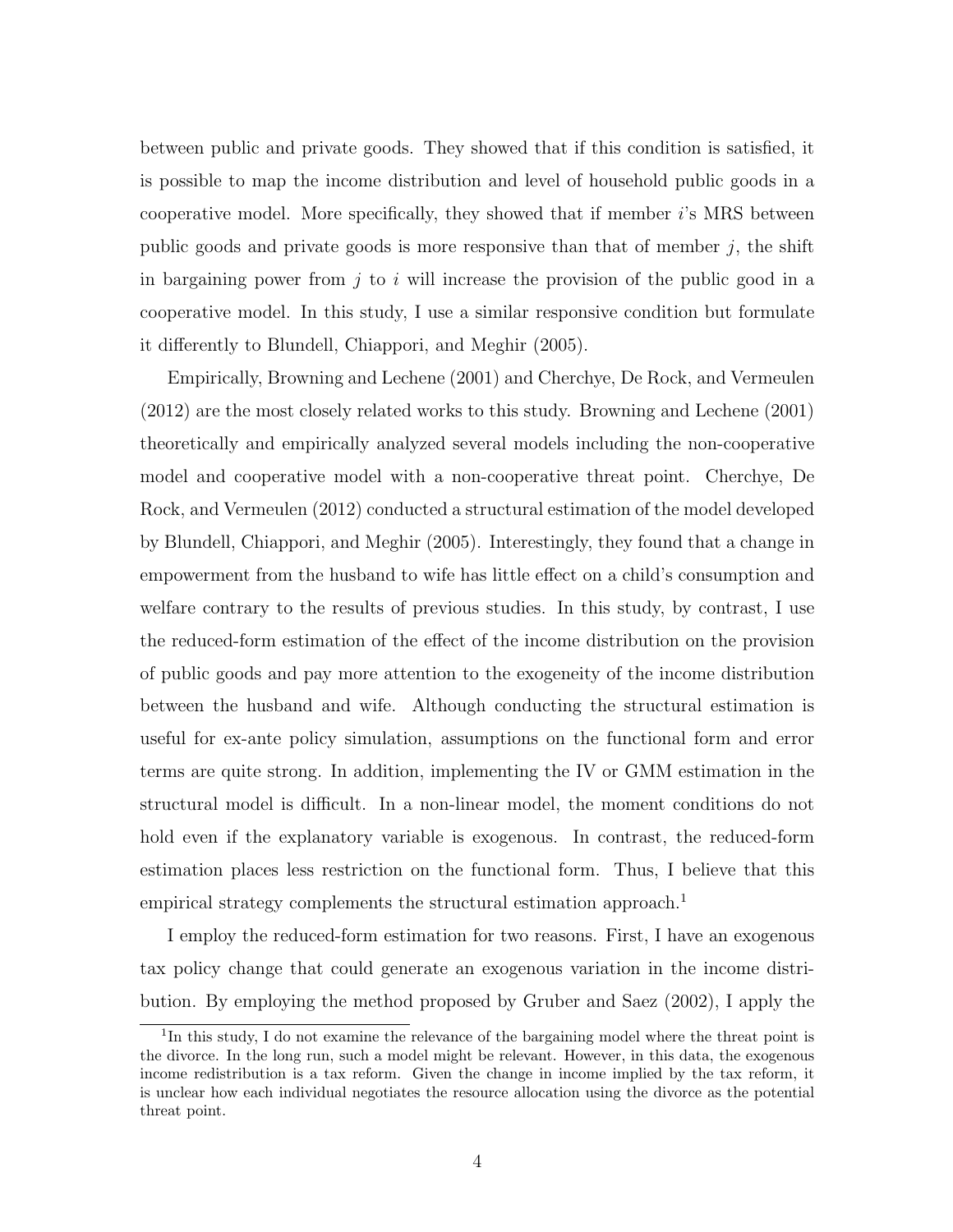IV estimation. To use the IV estimation, employing the reduced-form estimation is quite natural. In contrast, in a structural estimation, the model becomes non-linear regarding the error term. In such a case, conducting the IV estimation is challenging.

## 2 Literature Review

Since the literature on household behavior is large, this literature review is restricted to static analyses. Even in static analysis, the literature is nevertheless large. In this static analysis literature, several works have studied the relationship between the income distribution and household public goods provision.<sup>2</sup>

Warr (1983) was the first study to claim that the income distribution is neutral regarding the resource allocation when public goods are voluntarily provided in the non-cooperative model. Bergstrom, Blume, and Varian (1986) analyzed this issue fully and examined the conditions under which this theorem is valid. More specifically, they showed that neutrality holds as long as the income redistribution is conducted among the contributors to public goods. In addition, they showed that if the income redistribution is conducted from the contributors to the non-contributors to public goods, total public goods will decrease.<sup>3</sup> In the context of household behavior, noncooperative models have been presented by Ulph (1988) and Konrad and Lommerud (1995). These models have been applied to the division of housework (Bragstad, 1989), domestic violence (Tauchen et al., 1991), and expenditure on children by divorced parents (Del Boca and Flinn, 1994; Welling, 2000).<sup>4</sup>

The cooperative household model was developed Manser and Brown (1980) and McElroy and Horney (1981). Lundberg and Pollak (1993) developed a separate spheres model where the threat point is the equilibrium allocation of the non-cooperative

<sup>2</sup>Among them are Thomas (1990), Hoddinott and Haddad (1995), and Schultz (1990). Thomas (1990) found that in Brazilian families, the unearned income of the mother has a stronger positive effect on child welfare. Haddad and Hoddinott (1995) found that in Cote d'Ivoire, children's height for their age is positively related to the share of family wealth controlled by the mother.

<sup>&</sup>lt;sup>3</sup>For the empirical analysis of the voluntary provision of public goods and income distribution, Brunner (1997) and Murdoch and Sandler (1997) were the first studies to analyze this issue. Brunner (1997) analyzed the contribution to national public goods and Murdoch and Sandler (1997) examined the voluntary provision of international public goods.

<sup>4</sup>Naito and Yamada (2004) examine the household public goods in a non-cooperative model.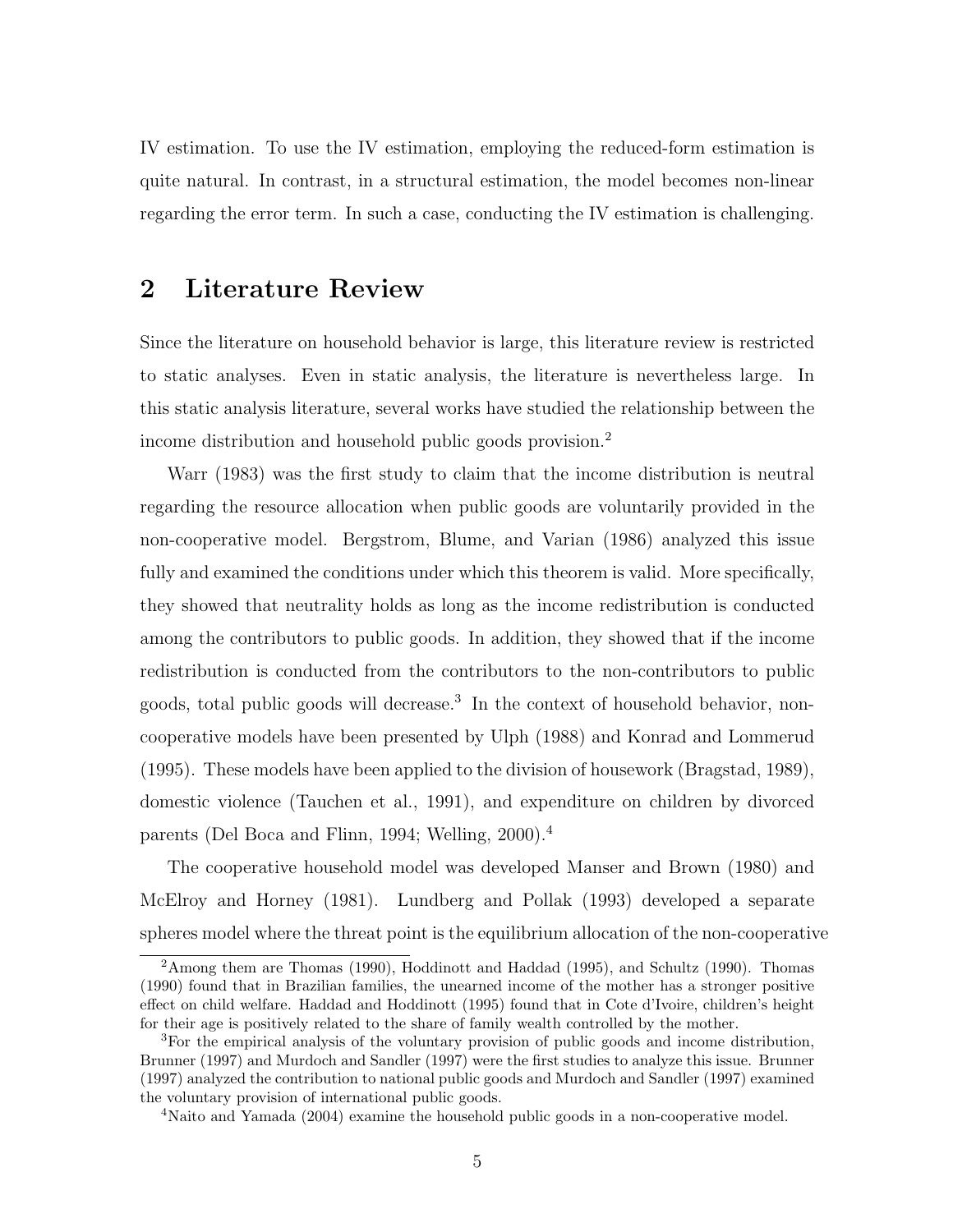equilibrium. Haddad and Kanbur (1994), Konrad and Lommerud (2000), Chen and Woolley (2001), and Browning, Chiappori, and Lechene (2011) are also along this line of research.

For collective models, as discussed in the Introduction, seminal works are Chiappori (1988, 1992) and subsequent extensions (Bourguignon, Browning, Chiappori, and Lechene, 1993, 1994; Chiappori, 1997). Recently, collective models have included both labor supply and household public goods (Blundell, Chiappori, and Meghir, 2005; Cherchye, De Rock, and Vermeulen, 2012).

Finally, many studies have examined the neutrality of the effect of the income distribution on private goods consumption, such as Hayashi (1995), Altonji, Hayashi, and Kotlikoff (1992), Bourguignon, Browning, Chiappori, and Lechene (1994), and Hoddinott and Haddad (1995). Hayashi (1995) and Altonji, Hayashi, and Kotlikoff (1992) examined neutrality within extended families, while Bourguignon, Browning, Chiappori, and Lechene (1994) and Hoddinott and Haddad (1995) investigated neutrality within a household. The results of those studies consistently showed the nonneutrality of private goods within extended families or within a family.

## 3 Dataset

The dataset that I use in this study is the JPSC. Since 1993, the Institute for Research on Household Economics has surveyed 1500 women aged 24 to 34. These individuals are national representatives of this demographic group. The institute added another 500 women aged 24 to 34 in 1997 to increase the sample size. Since then, the institute has surveyed them annually. The women interviewed by the JPSC are asked about their economic and social lives, such as labor market outcomes, education, savings, housing, the relationship between their parents and husbands, and household expenditure.

The JPSC is an appropriate dataset for testing the neutrality of the effect of the income distribution on the provision of household public goods because it surveys the composition of consumption expenditure and savings in September and assesses the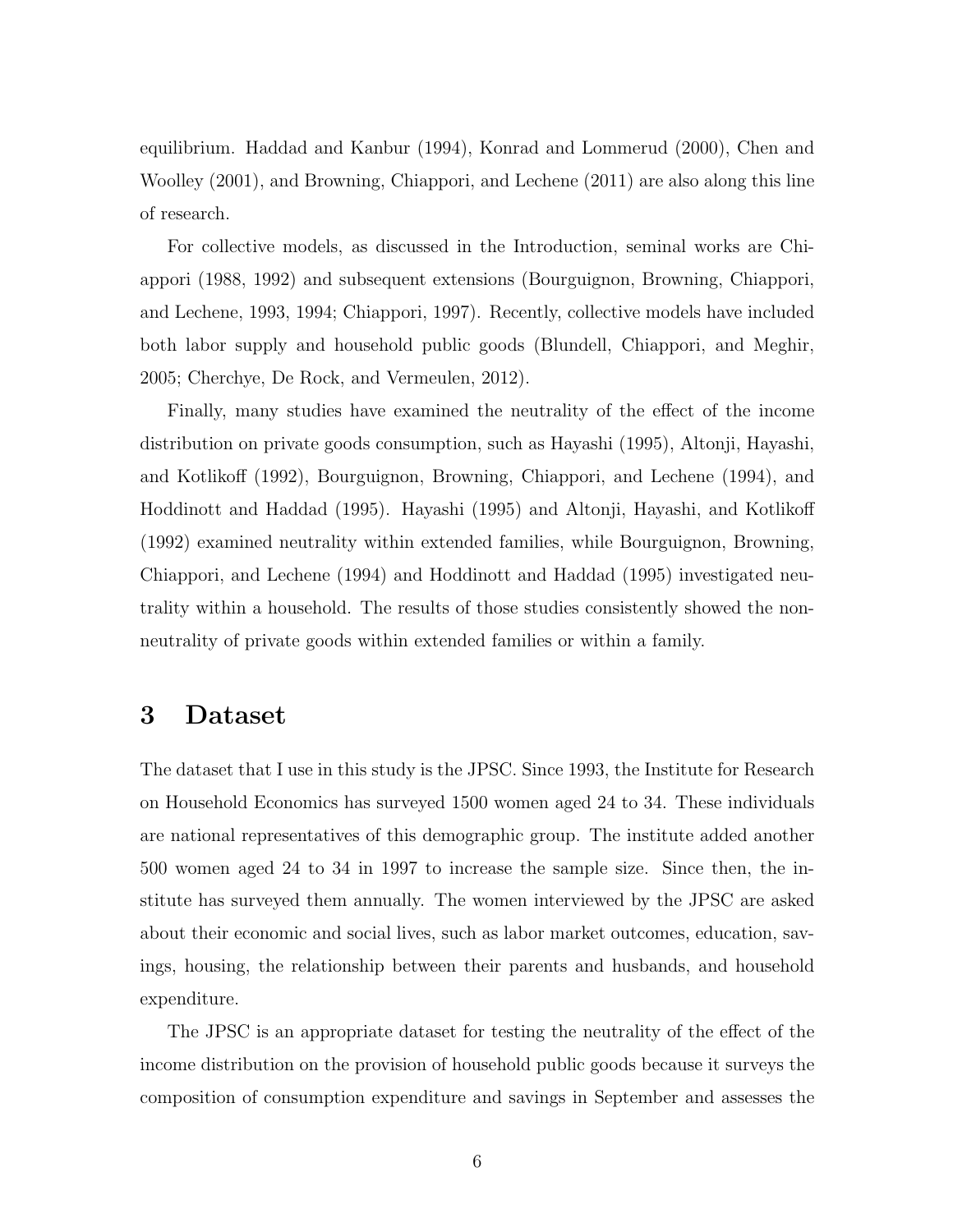husband's and wife's after tax incomes separately for married couples. The JPSC also asks about hours of housework, leisure, sleeping, and child-rearing for the husband and wife in addition to labor supply. In the questionnaire, consumption expenditure is divided into the following five categories: common expenditure, family expenditure (savings), expenditure on wife, expenditure on husband, expenditure on children, and expenditure on others. Savings are divided similarly. However, the JPSC has several disadvantages. First, the sample size is small compared with other panel datasets such as PSID. Although the JPSC initially includes approximately 2000 households, after cleaning the dataset, the number of households that have at least one child is approximately 1000. Second, for expenditure on each item, the JPSC only asks women. This implies that the information of the consumption of the husband could have a lot of noise.<sup>5</sup> Hence, for the estimation, I need to take special account of those variables. To solve this issue, I thus use the IV estimation.

I use the JPSC from 1993 to 1999 and focus on two samples for the reasons explained in the section on empirical strategies. The first sample comprises 906 singleand dual-earner households with at least one child. The second sample is composed of 376 dual-earner households with at least one child. The dual-earner households sample is a subset of the 906 single- and dual-earner households sample. These two samples are unbalanced panel data. I select participants based on the following selection rules: (i) they are married; (ii) they have at least one child; (iii) the two earners have been salaried workers for at least two years in the dual-earner sample and all earners (one or both) are salaried workers in the single- and dual-earner sample; and (iv) they have the necessary information for more than two years. I use selection rule (ii) because neutrality is more likely to be reached in the couples with children because they share more public goods than those with no children (see the samples used by Bourguignon, Browning, Chiappori, and Lechene, 1994; Browning and Chiappori, 1998). In the case of dual-earner couples with at least one child, neutrality through the voluntary provision of public goods as well as through income pooling can be

<sup>5</sup>For the single- and dual-earner sample, among the 4225 observations, the wife manages the home budget in 3855 observations. In the 2780 dual-earner observations, the wife manages the home budget in 1505 observations.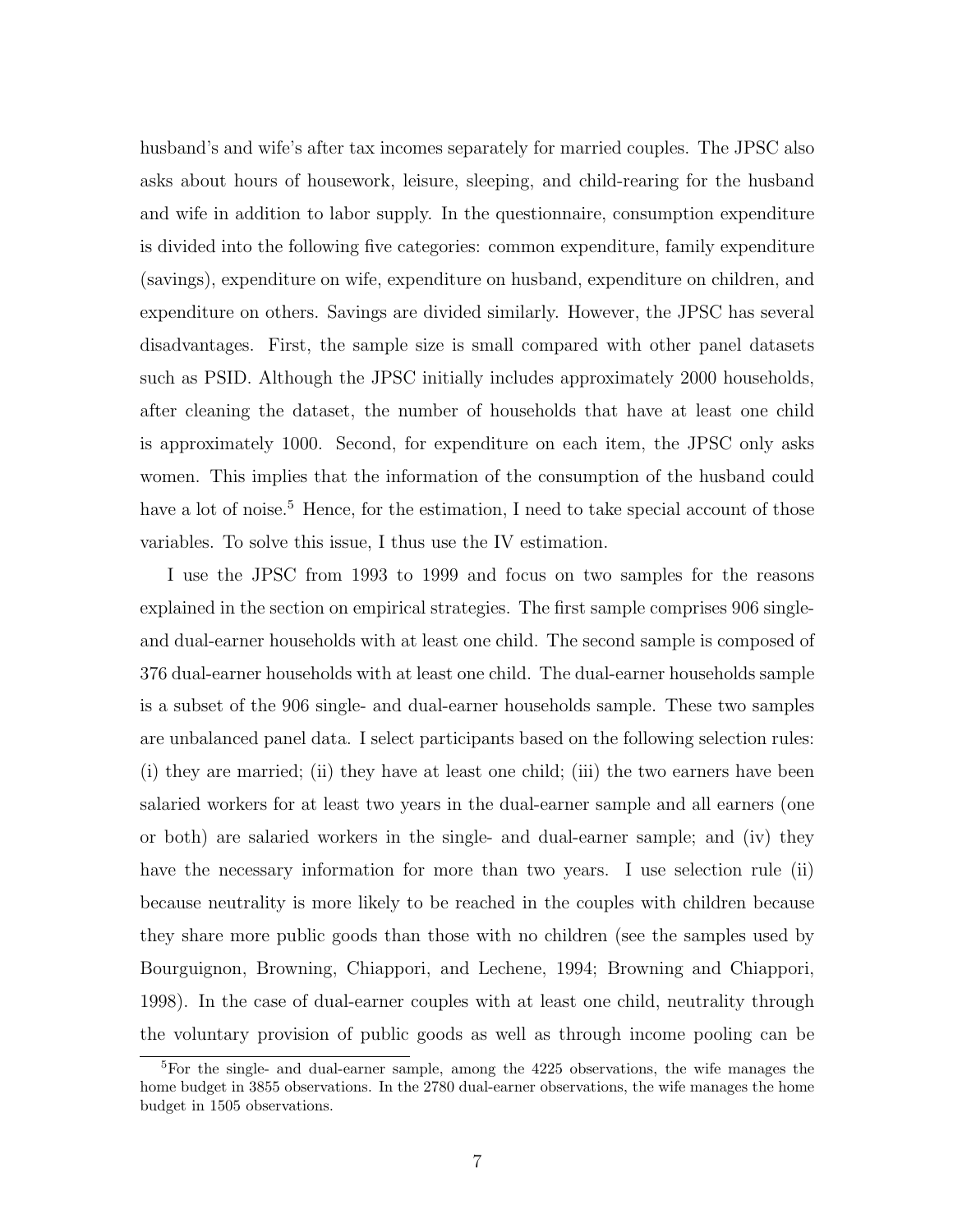reached. Moreover, Japanese couples share the family budget, and the wife typically manages it even in dual-earner households, as shown in Table 1.

## 4 Tax Reforms

In the Japanese income tax system, the fundamental units of income tax are not family income, but individual income. The amount of the tax is calculated by subtracting the basic allowance, which is similar to the exemption in the United States, and the allowance for salaried workers, which is similar to the standard deduction in the United States, from gross income. The sum of the basic allowance and the allowance for salaried workers is quite high in the Japanese income tax system (1 million yen in 1993). As a result, many individuals do not have to pay income tax. Even if they pay, the amount of tax liability is quite small and those whose tax liability is small are often the secondary earners in the family. Moreover, when the wife's income is below a certain level, the primary earner can receive a spouse allowance and a special allowance for the spouse.

The key exogenous variations that I use in this study are the two major income tax reforms conducted in 1995 and 1999 and the characteristics of the Japanese income tax system itself.<sup>6</sup> In 1993, the tax brackets and marginal rate of income tax changed and various types of allowances, such as the basic allowance, the allowance for wives, the allowance for salaried workers, the special allowance for wives, and the allowance for dependents, were expanded by 30,000 yen. In the 1999 tax reform effective in 1999, 20% of the tax payment was deducted regardless of the marginal tax rate. The top marginal rate was also reduced. Thus, when the Japanese government introduced two tax reforms in the 1990s, many secondary earners who did not pay income tax did not receive the benefit from those tax reforms. In addition, the expansion of the allowance for the wife and the special allowance for the wife benefited primary earners, not secondary earners, because of the nature of the Japanese income tax system. Since the initial income distribution between the husband and wife is different, those two

 $6$ The tax reform 1999 was planned in 1998 and implemented in 1999. Thus, using the 1999 data does not cause a problem.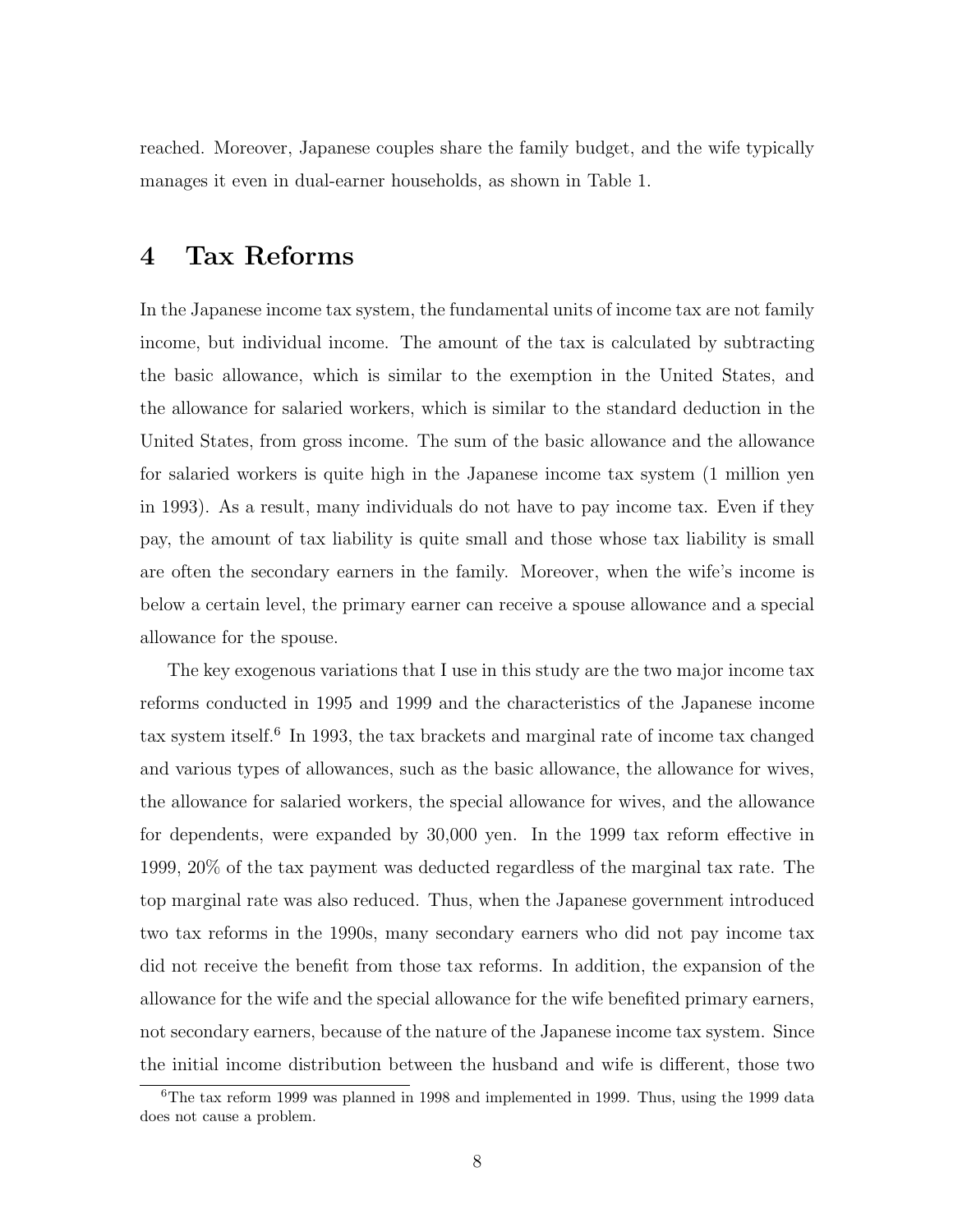tax reforms in the 1990s changed the income distribution between the husband and wife differently for different households. I thus use the two tax reforms on the income distribution among different households as the key exogenous variations.

I calculate the amount of income tax based on permanent income, which is the weighted average of after tax income per month over time, in order to avoid the endogeneity of tax brackets. By applying permanent income to the table for the monthly amount of withholding income tax, I calculate the amount of income tax.

## 5 Analysis

### 5.1 Preferences

Consider a family composed of a husband, a wife, and their child. In this family, both the husband (primary earner) and the wife (secondary earner) have non-labor income and labor income. I denote the husband as  $h$ , the wife as  $w$ , and the child as  $k$ . Let j be the index denoting the husband,  $j = h$ , and the wife,  $j = w$ . Let  $K_j$ ,  $L_j$ ,  $L_j$ ,  $l_{jk}$  $l_{jj}$ , and  $\overline{w}_j$  be the non-labor income, time endowment, labor supply, housework/time spent child-rearing, leisure (including hours for sleeping), and market wage rate of the husband and wife. By definition, the labor supply of member  $j, L_j$ , is equal to  $L_j - l_{jk} - l_{jj}$ . This family spends its income on the husband, wife, and child. Let  $u_h(c_k, l_{hk}, l_{wk})$  be the utility of the child. I assume that the husband's utility consists of the consumption of his own private goods and the utility of his child as follows:

$$
V_h = u_h(c_h) + f_h(l_{hh}) + \alpha_{hk} u_k(c_k, l_{hk}, l_{wk})
$$

I assume that the wife's utility function is represented as follows:

$$
V_w = u_w(c_w) + f_w(l_{ww}) + \alpha_{wk} u_k(c_k, l_{hk}, l_{wk})
$$

where  $\alpha_{hk}$  and  $\alpha_{wk}$  are the degrees of altruism.  $f_j(l_{jj})$  is the utility from the active leisure of member j. For the utility of the child, I assume that the husband and wife's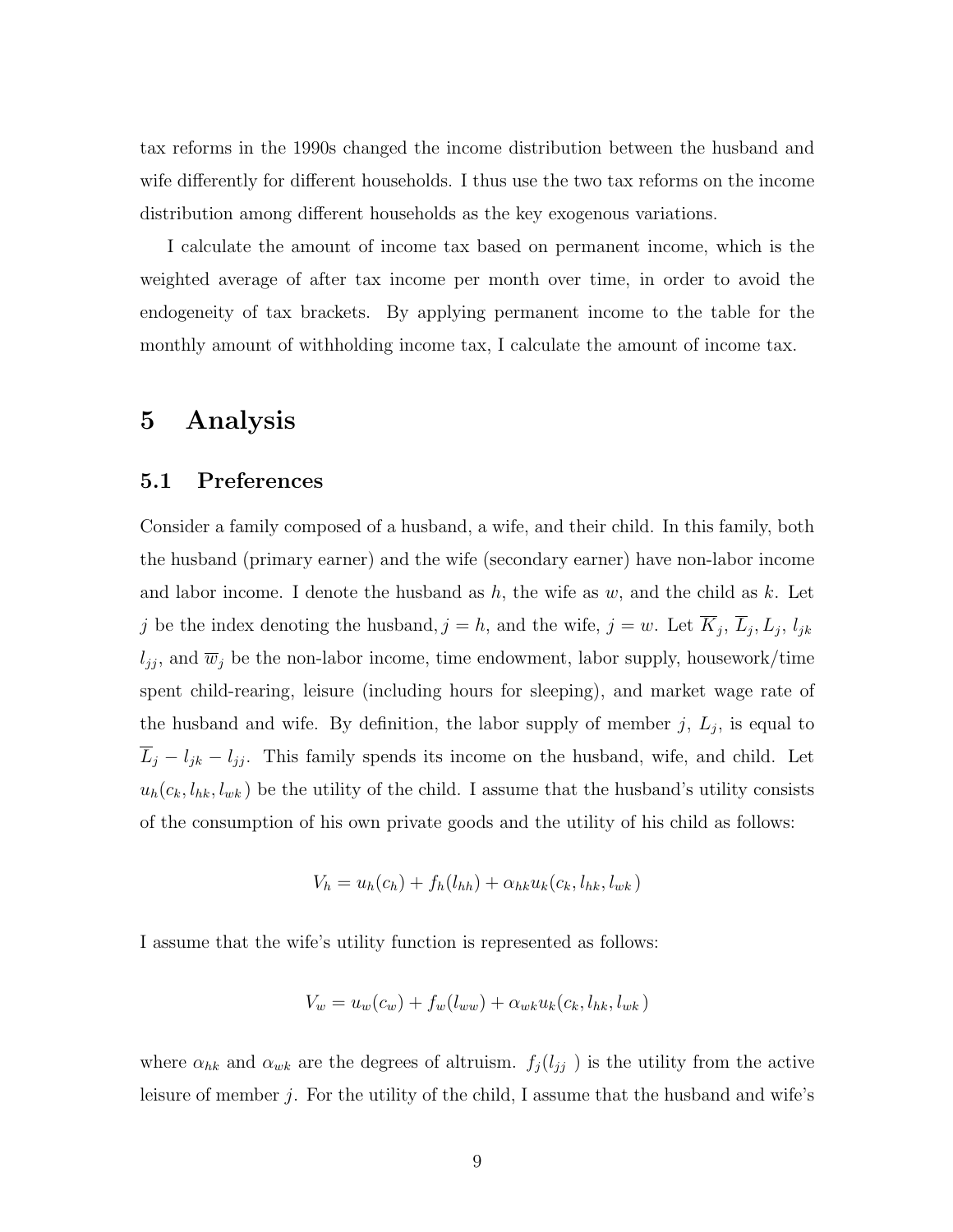time are imperfect substitutes.<sup>7</sup>

### 5.2 Unitary model

Let  $\Psi_j$  be the weight of member j in the household. Then, the household solves the following maximization problem:

$$
\sum_{j=h,w} \Psi_j V_j
$$
\ns.t. 
$$
\sum_{j=h,w} c_j + c_k = \sum_{j=h,w} \left\{ \overline{K}_j + \overline{w}_j (\overline{L}_j - l_{jj} - l_{jk}) \right\}
$$
\n
$$
(1)
$$

The above optimization problem has several implications. First, it shows that the lump-sum income transfer between the husband and wife does not affect the allocation. Second, it shows that the optimal allocation can be solved in two steps. In the first stage, the household maximizes the objective function given  $l_{jj}$  and  $l_{jk}$  and obtains the conditional indirect utility function  $\Gamma(l_{hh}, l_{hk}, l_{ww}, l_{wk})$ . In the second stage, the household chooses  $l_{jj}$  and  $l_{jk}$  to maximize  $\Gamma(l_{hh}, l_{hk}, l_{ww}, \text{ and } l_{wk})$ . This implies that in the first stage, the conditional demand of  $c_h, c_w$ , and  $c_k$  are functions of  $l_{jj}, l_{jk}$ , and total income  $\sum_{j=h,w} {\overline{K}_j + \overline{w}_j(\overline{L}_j - l_{jj} - l_{jk})}$ . Thus, as long as  $l_{jk}$ and  $l_{kk}$  are fixed,  $c_j$  and  $c_k$  are independent of the income distribution between the husband and wife. Many previous studies have employed this empirical strategy to test the unitary model.<sup>8</sup>

## 5.3 Non-cooperative model and cooperative model with a non-cooperative threat point

Characterizing the Threat Point

<sup>7</sup> In this formula, I do not include caring preferences, where the husband also cares about the utility of the wife. Conducting an empirical study that includes public goods, labor supply, and caring preferences in a cooperative model is challenging. To the best of my knowledge, no such empirical study has yet been conducted. This is left to future work.

<sup>&</sup>lt;sup>8</sup>In fact, in the above formulation, I assume that the time for active leisure,  $l_{jj}$ , is additively separable. In this case, I can drop  $l_{ij}$  from the conditional demand function.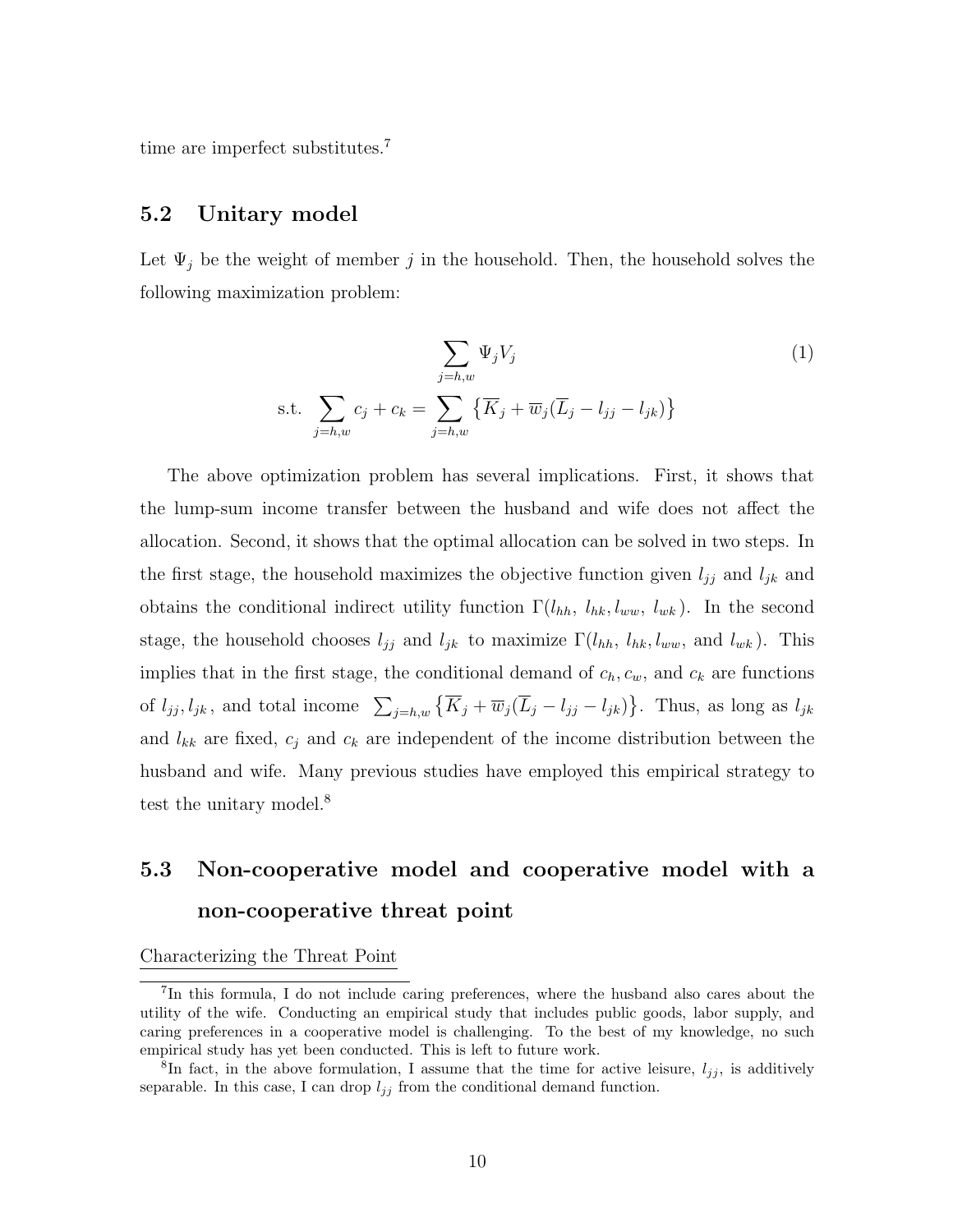The separate spheres bargaining model is a cooperative model where the threat point is the non-cooperative Nash equilibrium. In this model, how the income redistribution affects the resource allocation critically depends on the non-cooperative equilibrium. Thus, I first characterize the non-cooperative equilibrium. In the noncooperative game theoretical model (I simply call this the non-cooperative model hereafter to save space), the husband chooses his private consumption, contribution to household public goods, cash transfer to the wife, housework, and labor supply given the wife's private consumption, her contribution to household public goods, and her housework. Similarly, the wife determines her private goods consumption, contribution to public goods, housework, and labor supply given the husband's contribution to household public goods, cash transfer from the husband, and housework by the husband. In this model, I assume that the husband is the primary earner and wife is the secondary earner. Let  $g_h$  and  $g_w$  be the contribution of household public goods by the husband and wife. To conduct the comparative statics needed for empirical studies, let  $\tau$  be the exogenous transfer from the wife to the husband.

The Nash equilibrium of this non-cooperative game  $\{c_j^*, g_j^*, l_{jj}^*, l_{jk}^*, j = h, w\}$  is determined as the solution of the following fixed point problem:

$$
(c_h^*, g_h^*, m^*, l_{hh}^*, l_{hk}^*) = \arg \max_{\{c^h, l_{hh}, l_{hk}, g^h\}} u_h(c_h) + f_h(l_{hh}) + \alpha_{hk} u_k(g_h + g_w^*, l_{hk}, l_{wk}^*)
$$
  
s.t.  $c_h + g_h + m = \overline{K}_h + \overline{w}_h \{\overline{L}_h - l_{hh} - l_{hk}\} + \tau$   
where  $g^h \ge 0$   

$$
(c_w^*, g_w^*, l_{ww}^*, l_{wk}^*) = \arg \max_{\{c^w, l_{ww}, l_{wk}, g^w\}} u_w(c_w) + f_w(l_{ww}) + \alpha_{wk} u_k(g_h^* + g_w, l_{hk}^*, l_{wk})
$$
  
s.t.  $c_w + g_w = \overline{K}_w + m + \overline{w}_w \{\overline{L}_w - l_{ww} - l_{wk}\} - \tau$   
where  $g_w \ge 0$  (3)

Now, I can conduct a comparative static analysis by increasing  $\tau$ . Consider increasing  $\tau$ , holding  $(l_{jj}^*, l_{jk}^*)$  fixed. The comparative static analysis shows the following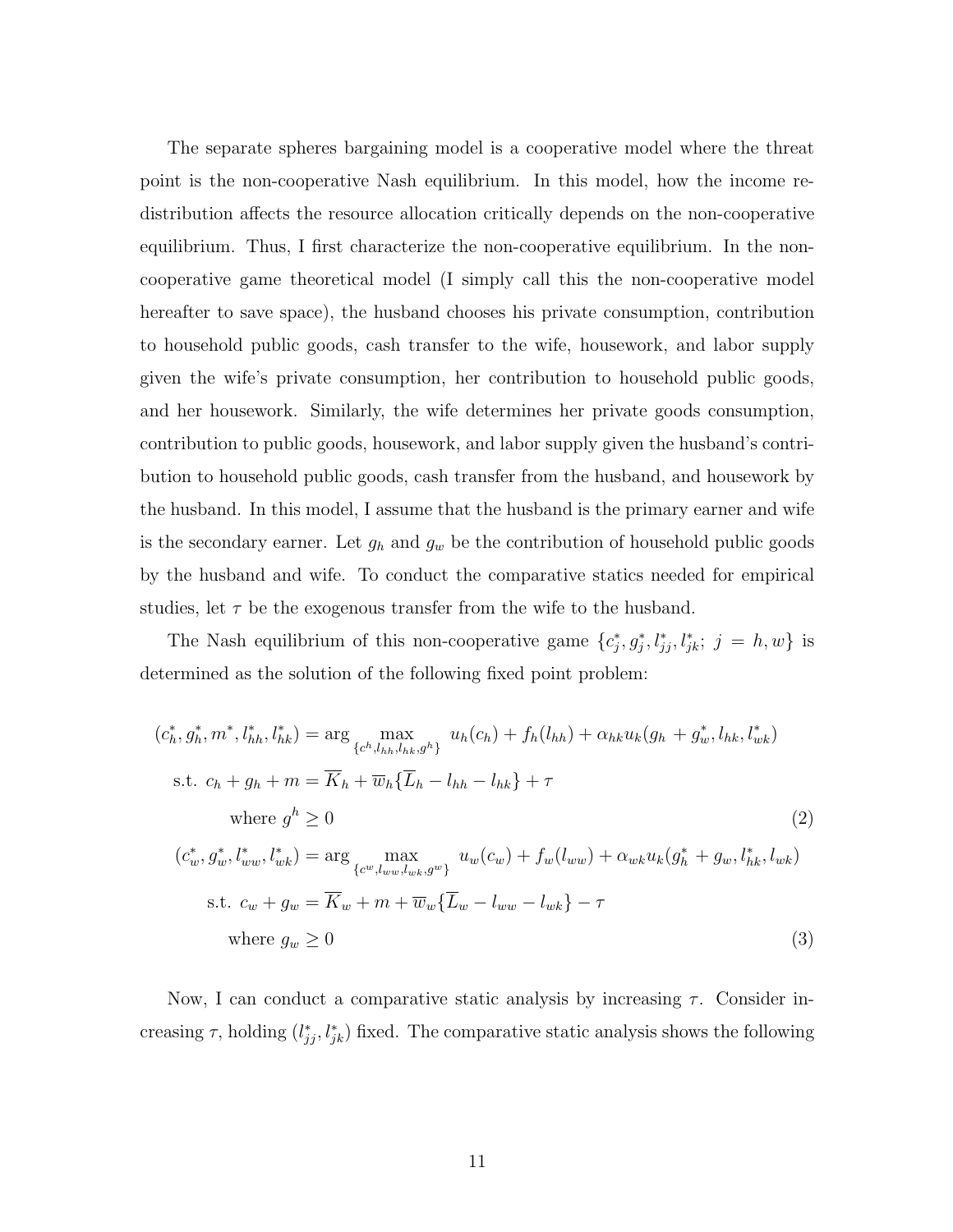results:

$$
\frac{\partial (g_h^* + g_w^*)}{\partial \tau} = 0, \frac{\partial g_h^*}{\partial \tau} = -1, \frac{\partial g_w^*}{\partial \tau} = 1, \frac{\partial c_h^*}{\partial \tau} = 0 \text{ and } \frac{\partial c_w^*}{\partial \tau} = 0
$$
  
as long as  $g_h^* > 0$  and  $g_w^* > 0$  for a fixed level of  $\{l_{jj}^*, l_{jk}^*, j = h, w\}$ 

In other words, the exogenous income redistribution does not affect the level of public or private goods. When the income of the husband increases by one dollar and the income of the wife decreases by one dollar, the husband increases his contribution to public goods by one dollar and the wife decreases her contribution by one dollar. Thus, the exogenous income redistribution is completely offset by the changes in voluntary contribution to public goods by the husband and wife.

Now, what would happen if I keep increasing  $\tau$ ? The above argument shows that as long as the contribution of the wife is strictly positive, the husband increases his contribution and the wife decreases her contribution by the same amount of the exogenous income redistribution and the neutrality of public and private goods continues to hold. However, as I keep increasing  $\tau$ , the contribution of the wife to public goods becomes smaller and at some point reaches zero. From that point, neutrality no longer holds. However, as  $\tau$  increases further, the amount of public goods starts to increase because the husband becomes the sole contributor to public goods. Since public goods are usually normal goods, the level of public goods will increase. On the contrary, the wife spends her income only on her private consumption, which keeps decreasing as  $\tau$  increases.

### Characterizing Nash Bargaining

Let  $\overline{V}^h$  and  $\overline{V}^w$  be the utility level determined in the non-cooperative equilibria. Then, the cooperative Nash equilibrium is

$$
\max(V^h - \overline{V}^h)(V^w - \overline{V}^w)
$$

$$
\sum_{j=h,w} c_j + c_k = \sum_{j=h,w} \left\{ \overline{K}_j + \overline{w}_j (\overline{L}_j - l_{jj} - l_{jk}) \right\}
$$
(4)

To solve the above problem and conduct the comparative statics, it is useful to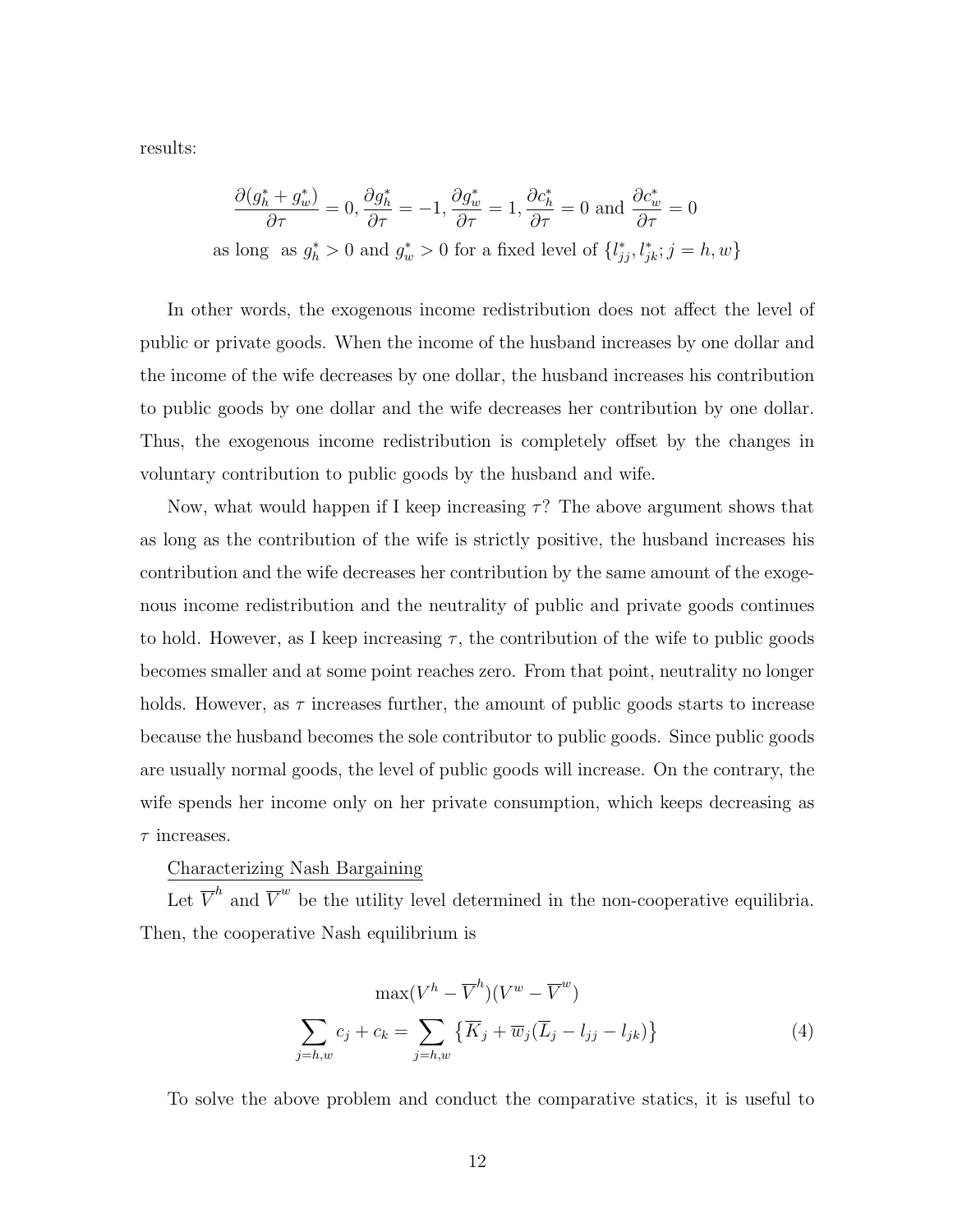consider the following two steps. First, for the given  $l_{jj}$ ,  $l_{jk}$ , and  $c_k$ , I choose  $c_h$  and  $c_w$ . In the next step, I choose  $c_k$  to maximize the objective function holding  $l_{jj}$  and  $l_{jk}$ constant. Moreover, I fix  $l_{jj}$  and  $l_{jk}$  in this thought experiment since I always control  $l_{ji}$  and  $l_{jk}$  to run the regression.

### Comparative Statics

Now, I increase  $\tau$  and conduct the comparative statics for a given level of  $l_{jj}$  and  $l_{jk}$ . First, it becomes clear that a change in  $\tau$  does not affect the final resource allocation when both the husband and the wife provide public goods at the corresponding threat point. This is because in (4), the threat point does not move when both the husband and the wife provide public goods. In contrast, as  $\tau$  grows, at one point only the husband provides public goods. Thus, from that point, an increase in  $\tau$  will increase  $\overline{V}^h$  and decrease  $\overline{V}^w$ . As I show in the Appendix, this finding implies that the consumption of the husband increases and the consumption of the wife decreases. A natural question in this case is what would happen to the public goods provision when  $\overline{V}^h$  increases and  $\overline{V}^w$  decreases. Here, I modify the responsiveness condition initially used by Blundell, Chiappori, and Meghir  $(2005)$  and introduce  $c_k$ -constant responsiveness condition. Define  $MRS_j$  as the MRS of private goods and the household public goods of member  $i$  as follows:

$$
MRS_j \equiv \frac{\alpha_{jk} \frac{\partial u_k}{\partial c_k}}{\frac{\partial u_j}{\partial c_j}}, \qquad j = h, w
$$

The optimal amount of public goods is determined at the point where the MRS of the husband and wife is equal to the marginal cost of providing one unit of public goods, which is one in this case:

$$
\sum_{j=h,w} MRS_j = 1\tag{5}
$$

The  $c_k$ -constant responsiveness condition can be summarized as follows: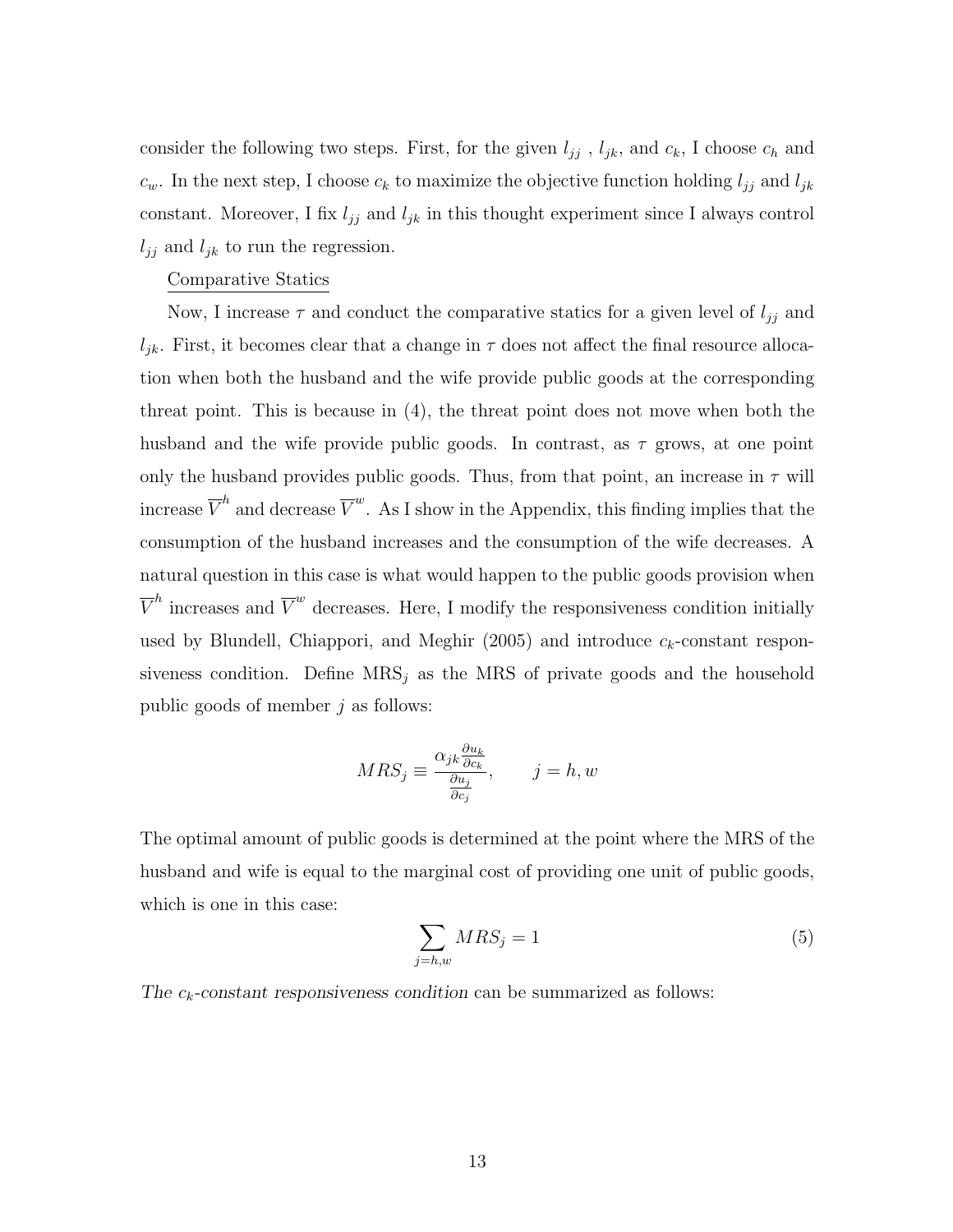$c_k$ -constant responsiveness condition: (6)

$$
\left. \frac{\partial MRS_h}{\partial c_h} \right|_{c_k, l_{hk}, l_{wk} = \text{constant}} < \left. \frac{\partial MRS_w}{\partial c_w} \right|_{c_k, l_{hk}, l_{wk} = \text{constant}} \tag{7}
$$

Note that in the above  $c_k$ -constant responsiveness condition,  $c_k$  is held fixed. Thus, this condition is much easier to check than the responsiveness condition that is defined by Blundell, Chiappori and Meghir(2005).

Proposition 1

Consider a cooperative equilibrium where its threat point is the outcome of the non-cooperative game. Assume that for the given  $\tau$ , only the husband supplies household public goods at the corresponding threat point. If the  $c_k$ -constant responsiveness condition holds, then an increase in  $\tau$  will decrease  $c_k$  at the cooperative equilibria holding  $l_{ww}, l_{hh}, l_{hk}, l_{wk}$  constant. (Proof is in Naito (2015))

The usefulness of the  $c_k$ -constant responsiveness condition can be seen as follows: Proposition 2

The  $c_k$ -constant responsiveness condition is satisfied when

$$
-\frac{u''_h(c_h)}{\left(\frac{\partial u_h}{\partial c_h}\right)^2} \alpha_{hk} \frac{\partial u_k}{\partial c_k} < -\frac{u''_w(c_w)}{\left(\frac{\partial u_w}{\partial c_w}\right)^2} \alpha_{wk} \frac{\partial u_k}{\partial c_k}
$$

where  $u''_h(c_h)$  and  $u''_w(c_w)$  are the second derivative of  $u_h(c_h)$  and  $u_w(c_w)$ .

One obvious case that the above condition is satisfied is  $u''_h(c_h) = 0$  and  $u''_w(c_w) < 0$ . Thus, we have the following proposition.

Proposition 3

If the utility functions of the husband is quasi linear with respect to private goods and if the marginal utility of the consumption of the wife is diminishing, then the  $c_k$ -constant responsiveness condition is satisfied.

Combining Proposition 1-3, we have the following useful result.

Proposition 4

Consider a cooperative equilibrium where its threat point is the outcome of the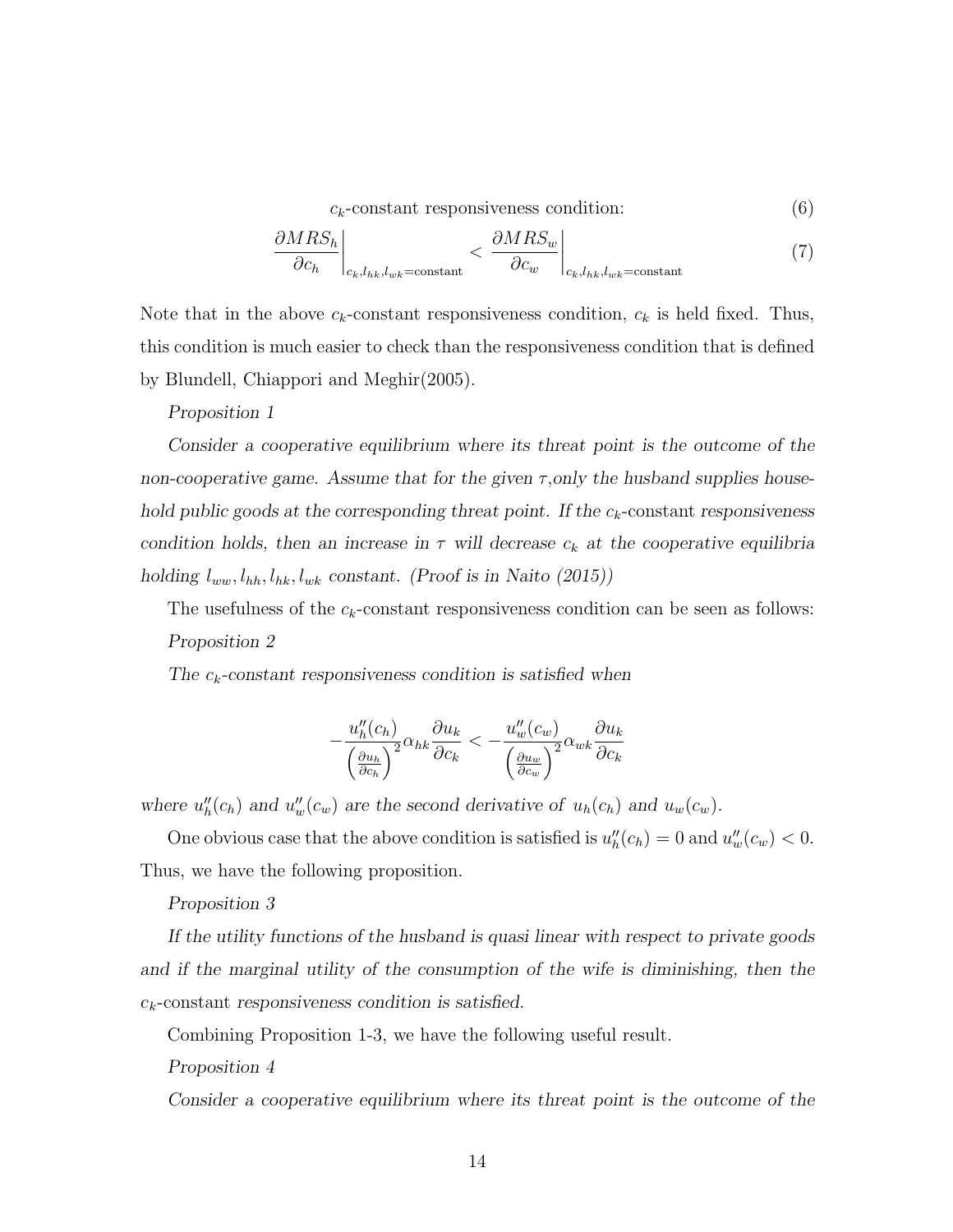non-cooperative game. Assume that for the given  $\tau$ , only the husband supplies household public goods at the corresponding threat point. If the utility functions of the husband is quasi linear with respect to private goods and if the marginal utility of the consumption of the wife is diminishing, then an increase in  $\tau$  will decrease  $c_k$  at the cooperative equilibria holding  $l_{ww}, l_{hh}, l_{hk}, l_{wk}$  constant.

In many empirical studies, it is observed that when the bargaining power of the husband increases, the expenditure for children decreases. The Proposition 4 implies that, assuming that the household resource allocation is Pareto-efficient, this observation is explained when the utility function of the husband's consumption is linear and the marginal utility of the wife's consumption is diminishing.

### 5.4 Empirical strategy

The above theoretical analysis has an important implication. First, in the noncooperative model, as long as both the husband and the wife provide public goods, the income distribution does not affect the resource allocation. If only the husband provides public goods, then an increase in the income share of the husband will increase the level of public goods since he will become the only contributor of public goods and the free rider problem does not exist. In a cooperative model with a noncooperative threat point, if both parties provide public goods at the non-cooperative threat point, then the income distribution is neutral regarding the resource allocation. If only the husband provides public goods at the non-cooperative threat point and if the responsiveness condition is satisfied, then the level of public goods will increase.

This finding suggests that if I select only dual earners, it is likely that the neutrality of the resource allocation would hold in both the non-cooperative and the cooperative models. If I select both dual- and single-earner couples, then an increase in the husband's income distribution would increase the level of public goods in a noncooperative model and decrease the level of public goods in a cooperative model. In the unitary model, the resource allocation would be neutral regarding the income distribution.

Let  $i$  be the index denoting the household and  $n$  the index indicating the category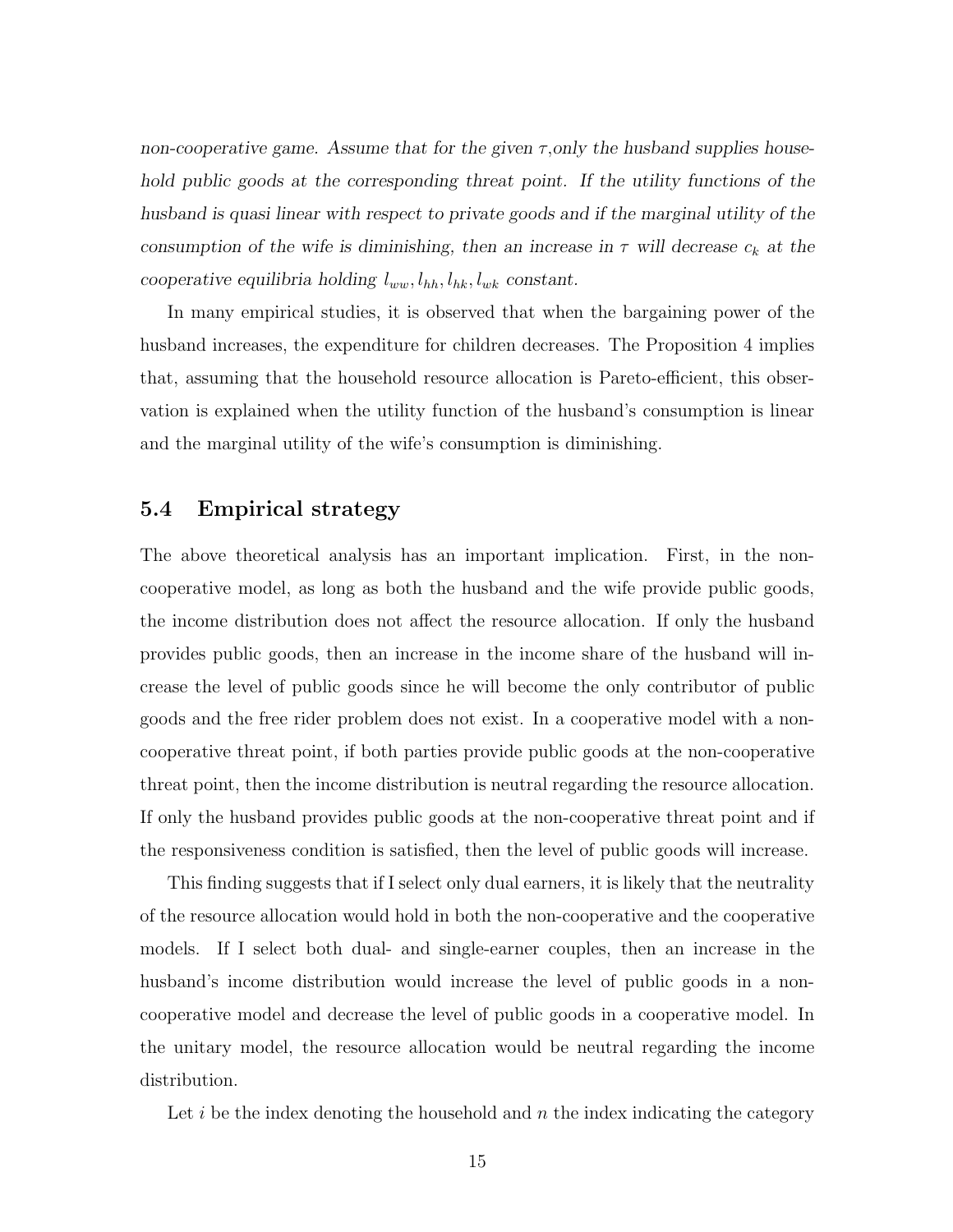of expenditure and savings, respectively.  $t$  is the index of time. In this dataset, expenditure and savings are classified as husband  $(h)$ , wife  $(w)$ , family  $(f)$ , and children (k). For each category, I use the subscripts h, w, f, and k. Let  $E_{int}$ ,  $S_{int}$ , and  $Y_{int}$ be expenditure, savings, and the sum of expenditure and savings for category  $n$  at time t for household i. Let  $E_{it}$ ,  $S_{it}$ , and  $Y_{it}$  be total expenditure, total savings, and the sum of total expenditure and total savings for household i. By definition,  $E_{it} = \sum_{n=h,w,f,k} E_{int}, S_{it} = \sum_{n=h,w,f,k} S_{int}, Y_{it} = E_{it} + S_{it}$  and  $Y_{int} = E_{int} + S_{int}$ . Let  $\theta_{it}, I_{hit}, I_{wit}, I_{it}$ , and  $X_{it}$  be the income share of the husband, total income of the husband, total income of the wife, total income of the household, and vector of the demographic variables, respectively. Let  $q_{int}^{E}$ ,  $q_{int}^{S}$ ,  $q_{int}^{Y}$  be the share of  $E_{int}$  in total expenditure, the share of  $S_{int}$  in total savings, and the share of  $Y_{int}$  in total income, namely  $q_{int}^{E} = E_{int}/E_{it}$ ,  $q_{int}^{S} = S_{int}/S_{it}$ ,  $q_{int}^{Y} = Y_{int}/Y_{it}$ . In the unitary model, for the given level of  $l_{jjit}$  and  $l_{jkit}$ , I can consider the following Engel curve:

$$
q_{int}^{b} = \beta_{1nb}\theta_{it} + \beta_{2nb}\ln b_{it} + \beta_{3nb}l_{nkit} + \beta_{4nb}l_{wkit} + X_{it}\delta_{bn} + a_{inb} + \varepsilon_{inbt}
$$
 (8)  
where  $b = E, Y; n = h, w, f, k; t = 1993, 1994, ..., 1999$ 

Several comments would be useful for  $(8)$ . First,  $X_{it}$  includes the age of the husband, that of the wife, and the number of children in household i in period t.  $a_{inb}$ represents time-invariant preference shocks. Second, (8) is based on the conditional demand curve on which  $l_{nkit}$  and  $l_{wkit}$  are conditioned. The first-order conditions of all three models reveal the relationship between the consumption of each member for the given level of  $l_{hkit}$  and  $l_{wkit}$  as well as total expenditure. Thus, I need to condition on  $l_{hkit}$  and  $l_{wkit}$ . In addition, the IV, which is the change in the tax rate, affects the amount of labor used for child-rearing since the change in the tax rate affects the marginal price of housework. Thus, it is necessary to control for  $l_{hkit}$  and  $l_{wkit}$ . Although  $l_{nkit}$  and  $l_{wkit}$  are endogenous, I do not apply the IVs on  $l_{nkit}$  and  $l_{wkit}$  since I are not interested in the coefficient on  $l_{hkit}$  and  $l_{wkit}$ . In other words, I assume that the IVs are independent given  $X_{it}$ ,  $l_{hkit}$ ,  $l_{wkit}$ , and the other conditioning variables such as labor supply. Third, in the case of  $b = E$ , the model assumes additive separability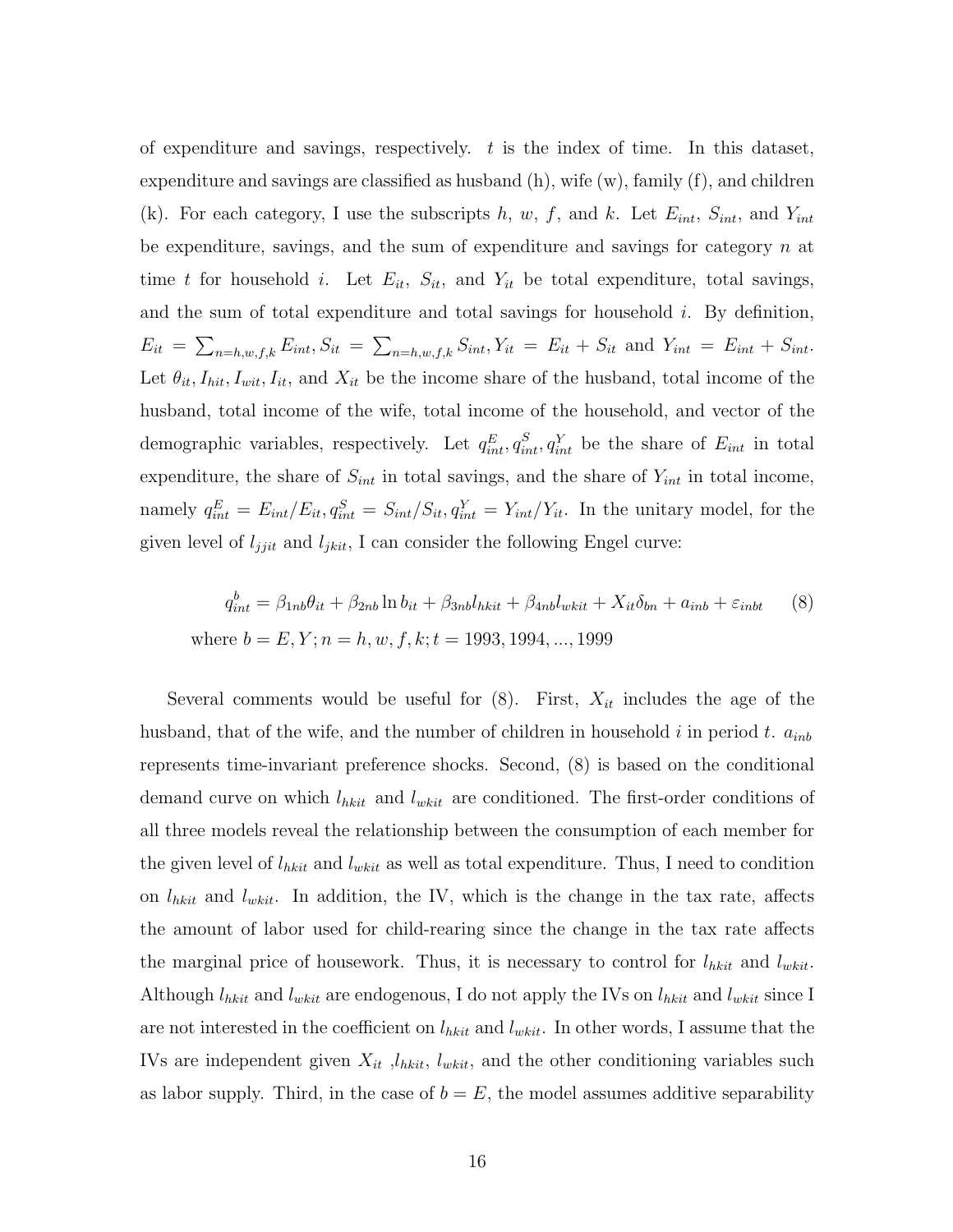between current and future consumption. If this additive separability assumption fails, but if the unitary model is still true, (8) is valid only for  $b = Y$ 

The parameter of interest is  $\beta_{1nb}$ , which measures how an increase in the husband's income share will increase the level of household public goods (or the consumption of private goods) when total household income is held constant. In the unitary model,  $\beta_{1nb}$  is equal to zero. For the non-cooperative model, if both the husband and the wife supply public goods, it is equal to zero. If only the husband provides public goods, it is positive. For the cooperative model, if the responsiveness condition is satisfied, it is negative. To estimate the above equation, previous studies use total income for the IV of ln  $E_{it}$  and ln  $Y_{it}$ . Using the IV of  $E_{it}$  and  $Y_{it}$  is needed since the JPSC asks for information on the husband's income and expenditure on the wife, which may include measurement errors.

Even if I use total income as the IV, however, several problems remain. The first problem is the correlation between the time-invariant preference shocks  $a_{inb}$  and explanatory variables. Because of the definition of  $\theta_{it}$ ,  $\theta_{it}$  is likely to be correlated with  $a_{inb}$ . This is possible when the wife's time-invariant preference shocks for public goods are correlated with her preference for labor supply.

The standard way in which to solve the correlation between the time-invariant preference shocks and income distribution between the husband and wife is to rewrite (1) in a time-demeaning form:

$$
\ddot{h}_{int}^{b} = \beta_{1nb}\ddot{\theta}_{it} + \beta_{2nb}\dot{\ln}\dot{\theta}_{it} + \beta_{3nb}\ddot{\ln}\dot{\theta}_{kit} + \beta_{4nb}\ddot{\ln}\dot{\theta}_{kit} + \ddot{X}_{hkit}\delta_{bn} + \ddot{\varepsilon}_{hkit}
$$
(9)  
where  $b = E, Y; n = h, w, f, k; t = 1993, 1994, ..., 1999$ 

In the above equation,  $\cdot \cdot$  is an operator that calculates the time-demeaning mean. For example, where  $\theta_{it}$  is observed, in  $\#(t)$  periods,  $\ddot{\theta}_{it}$  is calculated as  $\ddot{\theta}_{it} = \theta_{it}$  –  $(1/\#(t))\sum_{t} \theta_{it}$ . Similarly, the other variables can be calculated in the same fashion.

The fixed effect estimation may aggravate the measurement error problem. To alleviate this issue, I use the IV estimation. To construct the IVs, I use information on the Japanese tax system and Japanese tax reforms in the 1990s. As noted earlier,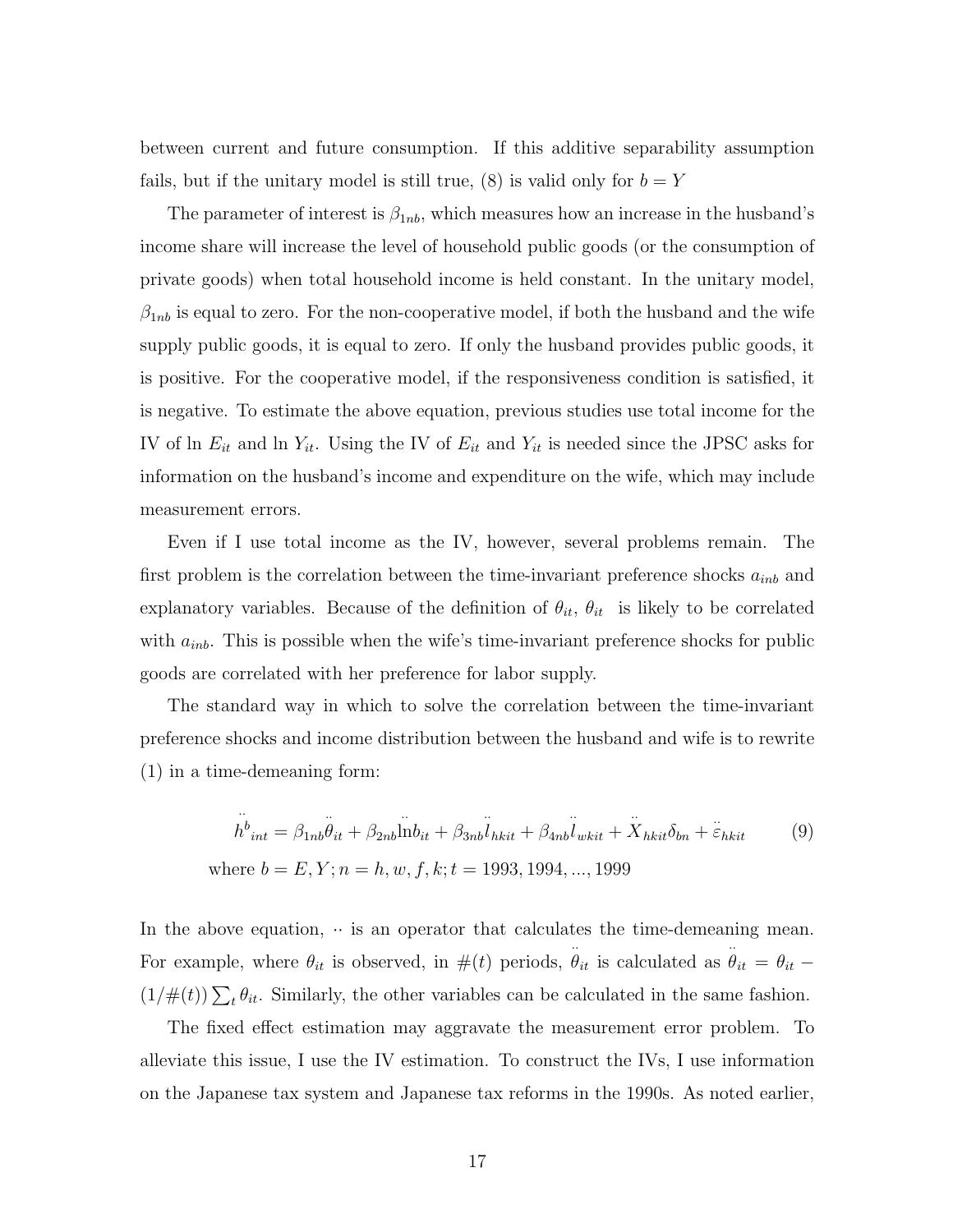during the 1990s, the Japanese government introduced two tax reforms and those tax changes affected the income distribution between the husband and wife differently for different households. This finding suggests that the cross-sectional variations in the effect of the two tax reforms can be good instruments. Let  $\tau_t(I_h, I_w, D_h)$  and  $\tau_t(I_w, I_h, D_w)$  be the labor income tax function of the husband and wife in period t when the husband and wife's incomes are  $I_h$  and  $I_h$  and the number of dependents of the husband and wife are  $D_h$  and  $D_w$ , respectively. For the function  $\tau_t$ , there is a subscript t because there were two tax reforms during the 1990s.  $\tau_t$  is a function of the husband's (wife's) labor income and the wife's labor income as well as the number of the husband's (wife's) dependents. Although the Japanese income tax system is based on individual income in principle, there are some exceptions such as the wife allowance and the special wife allowance whose eligibility depends on the wife's income. Thus, the tax liability of the husband (wife) also depends on the wife's income. Further, let  $I^p$  and  $I^p$  be the permanent income of the husband and wife of household i. I calculate the permanent income of  $I^p$  and  $I^p$  as the average of  $I_{hit}$  and  $I_{wit}$  for all the observed periods. Then, I can calculate

$$
tax1_{it} = \tau_t(I_{hi}^p, I_{wi}^p, D_{hit}) + \tau_t(I_{wi}^p, I_{hi}^p, D_{wit}) - \frac{\sum_t \{\tau_t(I_{hi}^p, I_{wi}^p, D_{hit}) + \tau_t(I_{wi}, I_{hi}, D_{wit})\}}{\#(t)} \neq
$$
  

$$
tax2_{it} = \frac{\tau_t(I_{hi}^p, I_{wi}^p, D_{hit})}{\tau_t(I_{hi}^p, I_{wi}^p, D_{hit}) + \tau_t(I_{wi}^p, I_{hi}^p, D_{wit})} - \frac{1}{\#(t)} \{\sum_t \frac{\tau_t(I_{hi}^p, I_{wi}^p, D_{hit})}{\tau_t(I_{hi}^p, I_{wi}^p, D_{hit}) + \tau_t(I_{wi}^p, I_{hi}^p, D_{wit})}\}
$$
  
(10)

where  $\#(t)$  is the number of periods in which income is observed.  $tax1_{it}$  is the timedemeaning mean of the sum of the tax liability of both the husband and wife.  $tax2<sub>it</sub>$ is the time-demeaning mean of the share of the tax liability of the husband. Note that when calculating  $tax1_{it}$  and  $tax2_{it}$ , the tax liabilities are evaluated based on the permanent income of the husband and wife. Further,  $D_{hit}$  and  $D_{wit}$  are the functions of  $I^p$ ,  $I^p$ , and the demographic variable  $X_{it}$ . Thus, tax 1it and tax2it are the change in the total tax liability and change in the share of the husband's tax liability caused by the tax reform alone after being controlled by  $X_{it}$ . Therefore, by construction, it is uncorrelated with  $\ddot{\varepsilon}_{hkit}$ .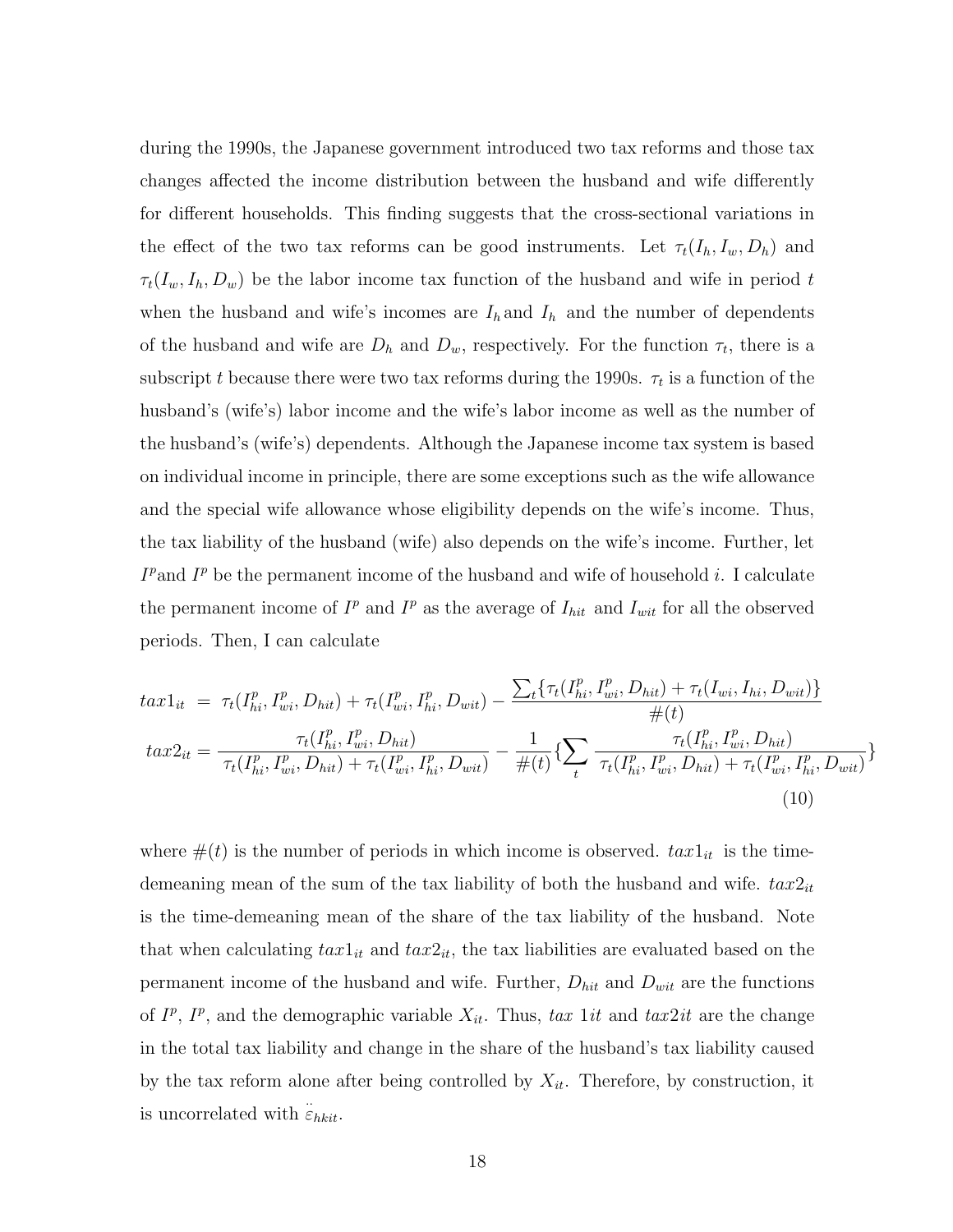### 6 Results

Table 1 shows the number of households that share the budget with the wife. More than  $95\%$  of the households  $(4055/4226=0.96)$  share the family budget with the wife to some degree. This finding provides indirect evidence that the neutrality result is very likely to hold for the households in this dataset. Table 2 shows the descriptive statistics of the variables used in this study. In this data, I have 907 households and 4226 observations for single- and dual-earner couples. Among the 907 households, 376 households are dual-earner couples for which I have 1505 observations. One noticeable feature in Table 2 is the similarity of the expenditure patterns between the singleearner sample (the first column) and the dual-earner sample (the second column). Another noticeable characteristic in Table 2 is that the share of the wife's consumption is quite small (5%) and that 70% of total expenditure is used for household public goods such as on children and family. This finding suggests that in the dual-earner sample, both the husband and the wife are likely to contribute household public goods. Because of these two facts, readers might conjecture that neutrality is likely to hold in the dataset under all three models (unitary model, non-cooperative model, cooperative model). However, the following regression analysis shows that such a conjecture is not correct.

Columns (1), (2), (5), and (6) in Tables 3 and 4 show the estimates by the standard IV estimation in equation (5), which have been used in many previous studies. In Table 3, the dependent variables are the share of current expenditure on children, family, husband, and wife in total current expenditure. In Table 4, the dependent variables are the share of the sum of current expenditure and savings on children, family, husband, and wife in the sum of total current expenditure and total savings. The after tax income of the husband and wife is used as the IVs for the logarithm of total current expenditure (in Table 3) and the sum of total current expenditure and total savings (in Table 4). Table A1 presents the first stage regression, showing that both variables are good IVs. (The F-statistic is more than 10.) Columns (1) and (2) are the estimates from the single- and dual-earner sample and columns (5) and (6) are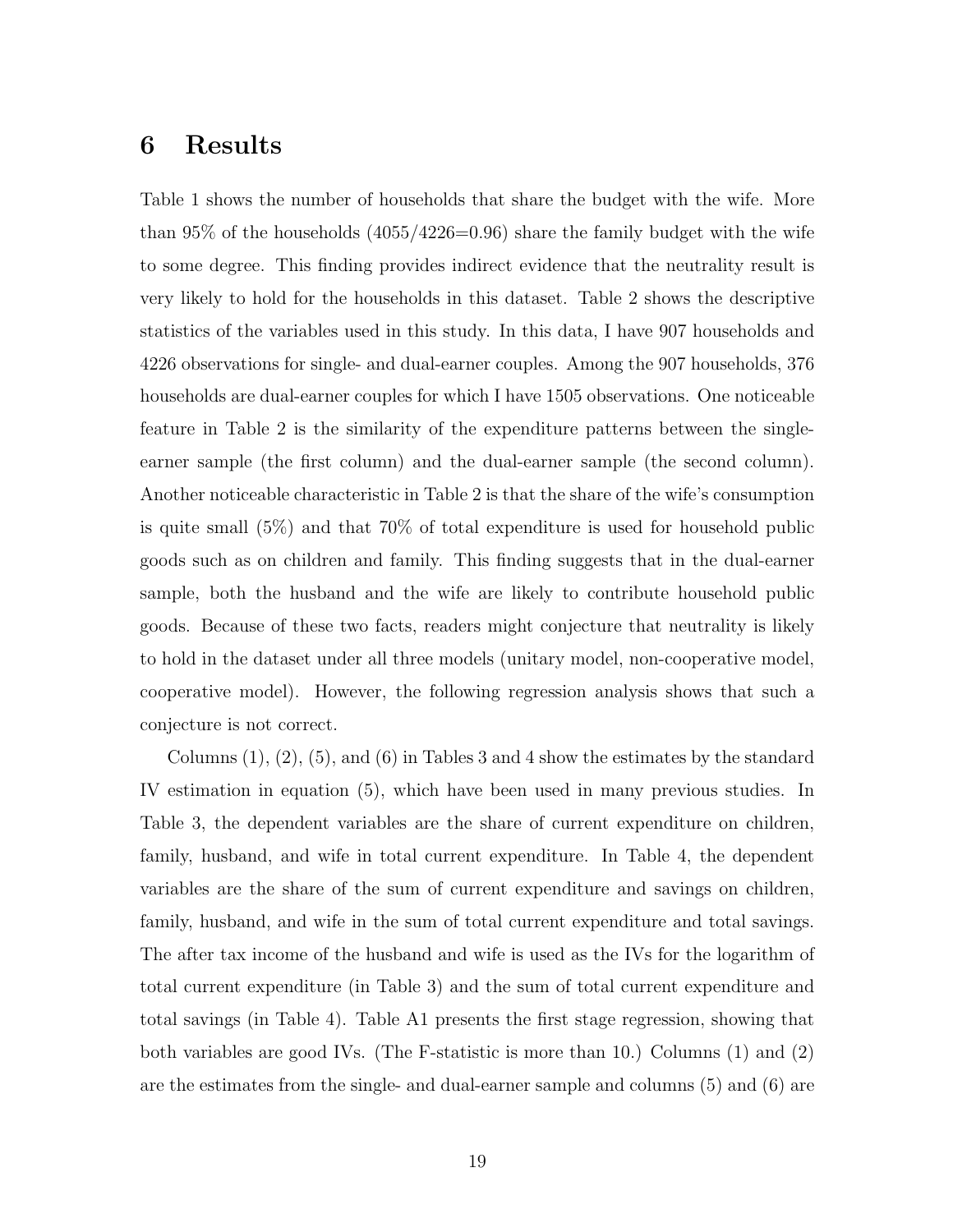the estimates from the dual-earner sample. All the numbers in Tables 3 and 4 show the effect of the share of the husband's income on the dependent variables. The common explanatory variables other than the share of the husband's income in Tables 3 and 4 are the hours spent on housework and child-rearing, the logarithm of total current expenditure (in Table 3), the logarithm of the sum of total current expenditure and total savings (in Table 4), the age of the husband and wife, the number of children, the number of family members, and year dummies. In some specifications, I add the labor supply of the husband and wife in addition to the hours of housework of the husband and wife as additional explanatory variables. The inclusion of the hours of housework and labor supply allows the possibility that labor supply and housework are not weakly separable from the consumption of the wife, the husband, and public goods.

In the standard IV estimates, the two tables show that neutrality is strongly denied in both the single- and dual-earner sample and the dual-earner sample when demand is not conditioned by the labor supply of the husband and the wife. When this is conditioned by labor supply, some coefficients become less significant and small, but overall demand neutrality is denied. For example, column (1) of Table 4 shows that a 10 percentage point change in the income distribution from the wife to the husband decreases the sum of expenditure and savings for children by 0.2 percentage points.

The standard IV estimation is subject to the bias caused by time-invariant preference shocks. The fixed effect estimation can solve this problem. Columns  $(3)$ ,  $(4)$ ,  $(7)$ , and (8) in Tables 3 and 4 show the fixed effect estimation, which affects many of the estimates of the dual-earner sample. Except for the effect on expenditure on children (column (7) in Tables 3 and 4), the coefficients of the effect of the husband's income share become insignificant. For the single- and dual-earner sample, as long as they are not conditioned by labor supply, many of the coefficients are still significant in the fixed effect estimation and demand neutrality is denied. However, those estimates are not robust to the inclusion of labor supply. Once they are conditioned by labor supply, many become insignificant (columns (4) and (8)). Tables A3 and A4 present the estimates of the other covariances in the fixed effect estimation, showing that the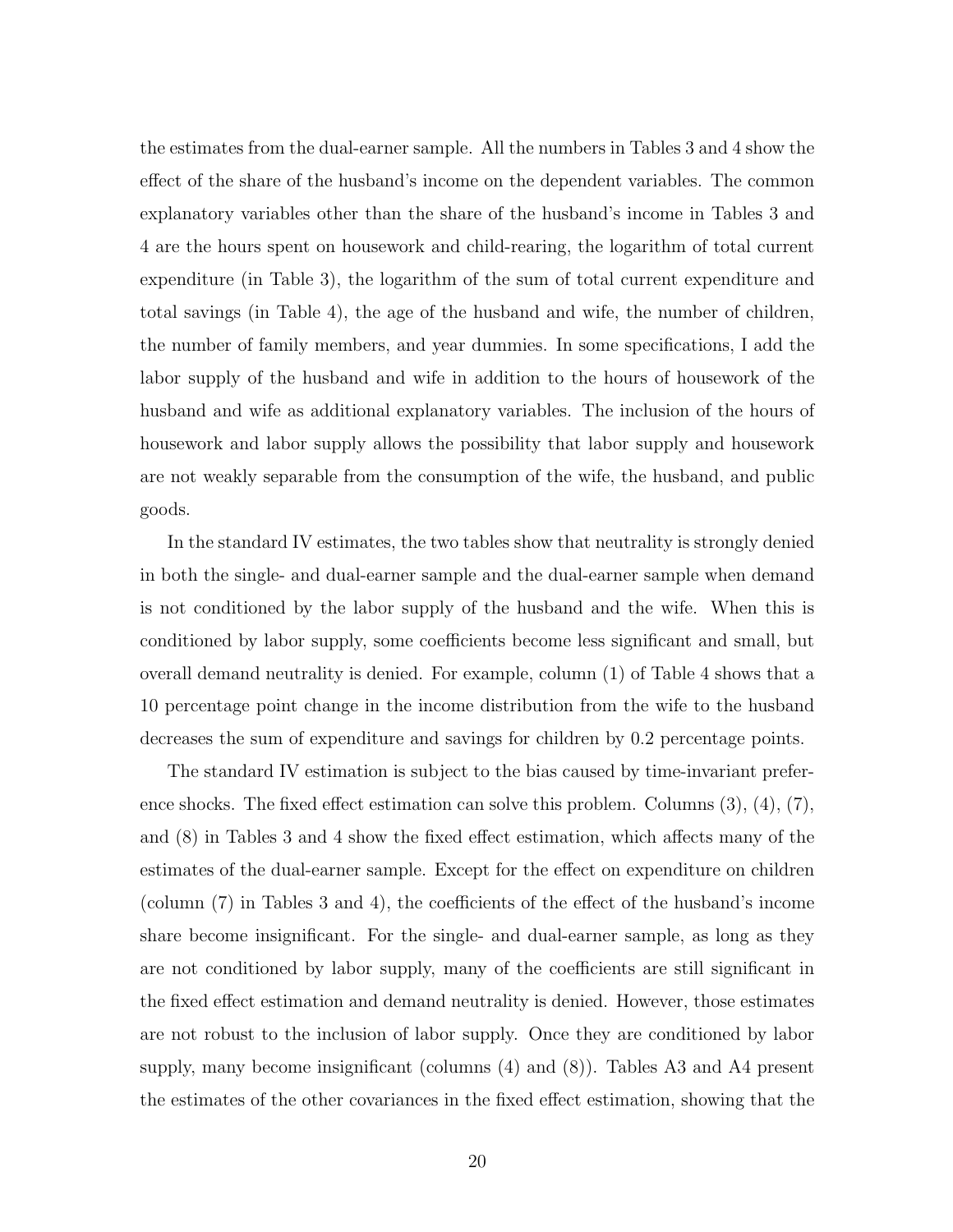housework of the wife is not weakly separable from the expenditure on children in the single- and dual-earner sample, as one would predict. In contrast, I cannot find such non-separability in the dual-earner sample.

Tables 5 and 6 show the fixed effect IV estimation. As mentioned in the previous section, the fixed effect estimation exacerbates the measurement error problem and IVs can fix this issue if appropriate variables are used. As the IVs, I used  $tax1it$  and  $tax2it$  defined in (10). Table A2 shows that both these IVs satisfy the rank condition at a reasonably small and significant t level.

As predicted, the fixed effect IV estimation raises the absolute value of the coefficient, which suggests the existence of the measurement error problem. Again, Table 5 assumes additive separability between current and future consumption, while Table 6 does not. I also conduct the Hausman test against the null hypothesis that the error term in (6) is uncorrelated with  $\ddot{\theta}_{it}$ . The numbers in the square brackets show the Hausman statistic.

In Table 5, which does not assume additive separability between current and future consumption, the effect of the husband's income share on expenditure on children becomes significant in all four specifications in the single- and dual-earner sample. The Hausman statistic shows that the fixed effect IV estimation is better than the fixed effect estimation. In contrast, as for the effect of the husband's income share on the wife's consumption in the same sample, the fixed effect estimation shows significant estimates, while the fixed effect IV estimation shows insignificant estimates. Therefore, the Hausman statistic suggests the fixed effect estimation is preferable to the fixed effect IV estimation.

In the dual-earner sample of Table 6, only the effect of the husband's income share on the husband's consumption becomes significant. For the coefficients on the effect of the husband's income share on the sum of current expenditure and savings on children, which are significant in the single- and dual-earner sample, they become insignificant for all specifications in the fixed effect IV estimation; however, the Hausman statistic indicates that the fixed effect estimation is preferable to the fixed effect IV estimation. In the fixed effect estimation, the coefficient on the effect of the husband's income share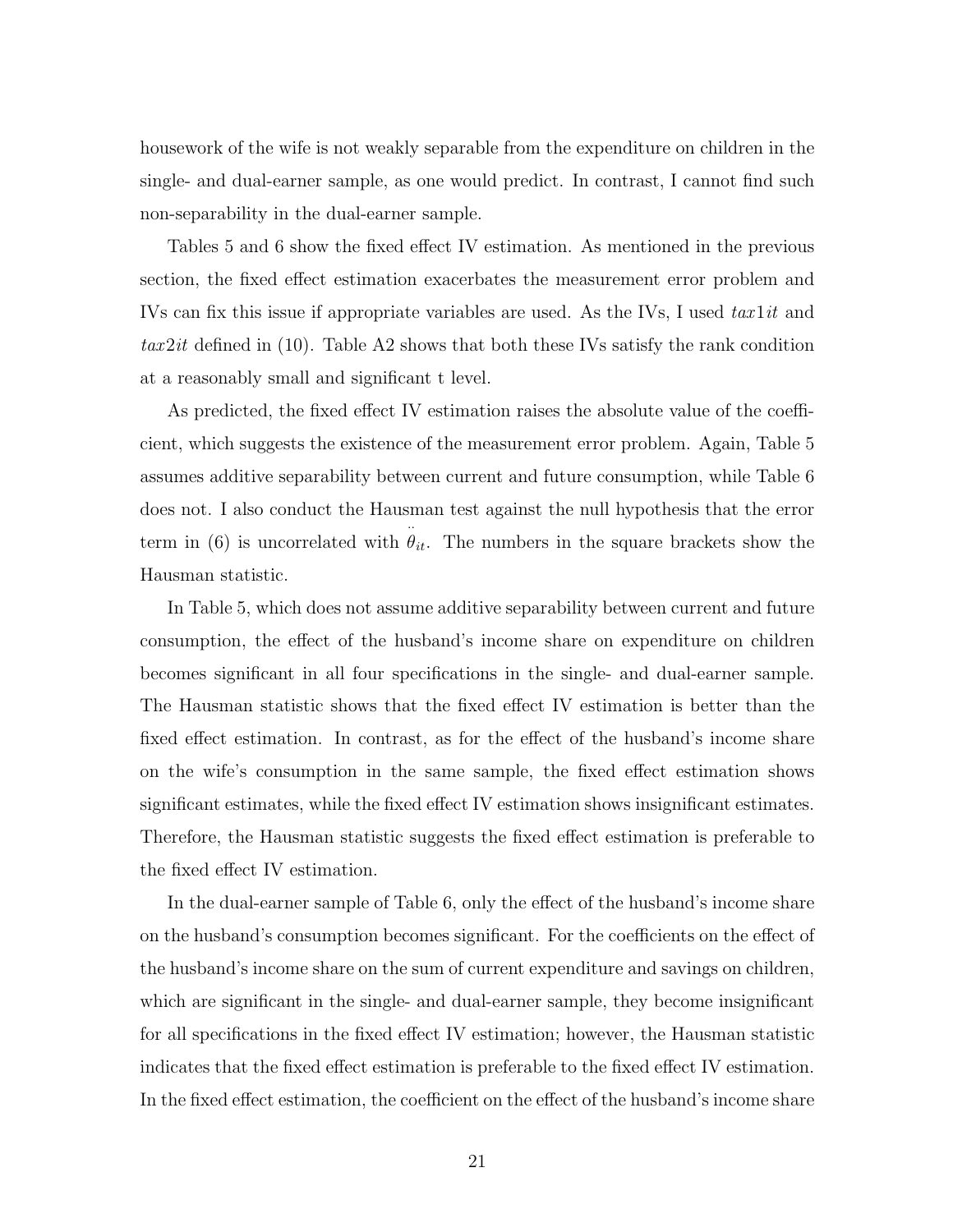on the sum of current expenditure and savings on children is not robust to adding labor supply to the covariances. Once the labor supply of the husband and wife is added, the coefficient becomes insignificant in the fixed effect estimation. In summary in the single- and dual-earner sample, I can conclude that neutrality is denied in many of the specifications. However, in the dual-earner sample, non-neutrality is supported only marginally.

How can I reconcile these estimation results with the economic theory? Clearly, the unitary model is denied. In addition, the non-cooperative model is rejected. Although the evidence in the dual-earner sample is thin, the coefficient on the effect of the husband's income share on public goods in the single- and dual-earner sample is contrary to that predicted by the non-cooperative model. In contrast, the data are consistent with those of the non-cooperative model. If the responsiveness condition is satisfied, it is possible that as the husband's income share increases, the level of public goods decreases.

## 7 Implications and Conclusions

In this study, by using tax reforms as a quasi-experiment and Japanese panel data, I studied the effect of the within-household income distribution on household public goods. I first examined this topic by using a conventional IV estimation. The estimation results showed the non-neutrality of the income distribution in both the single- and dual-earner sample and the dual-earner sample. Next, I corrected the time-invariant preference shocks by using a fixed effect estimation. With the fixed effect correction, the non-neutrality result was obtained for the single- and dual-earner sample, while non-neutrality became marginal in the dual-earner sample. After applying the fixed effect IV estimation, the non-neutrality result was still valid in the single- and dual-earner sample and it was marginal in the dual-earner sample. Thus, the unitary model was clearly denied. The coefficient of the husband's income share on expenditure on public goods in the single- and dual-earner sample was opposite to that predicted by the non-cooperative model. Thus, the non-cooperative model was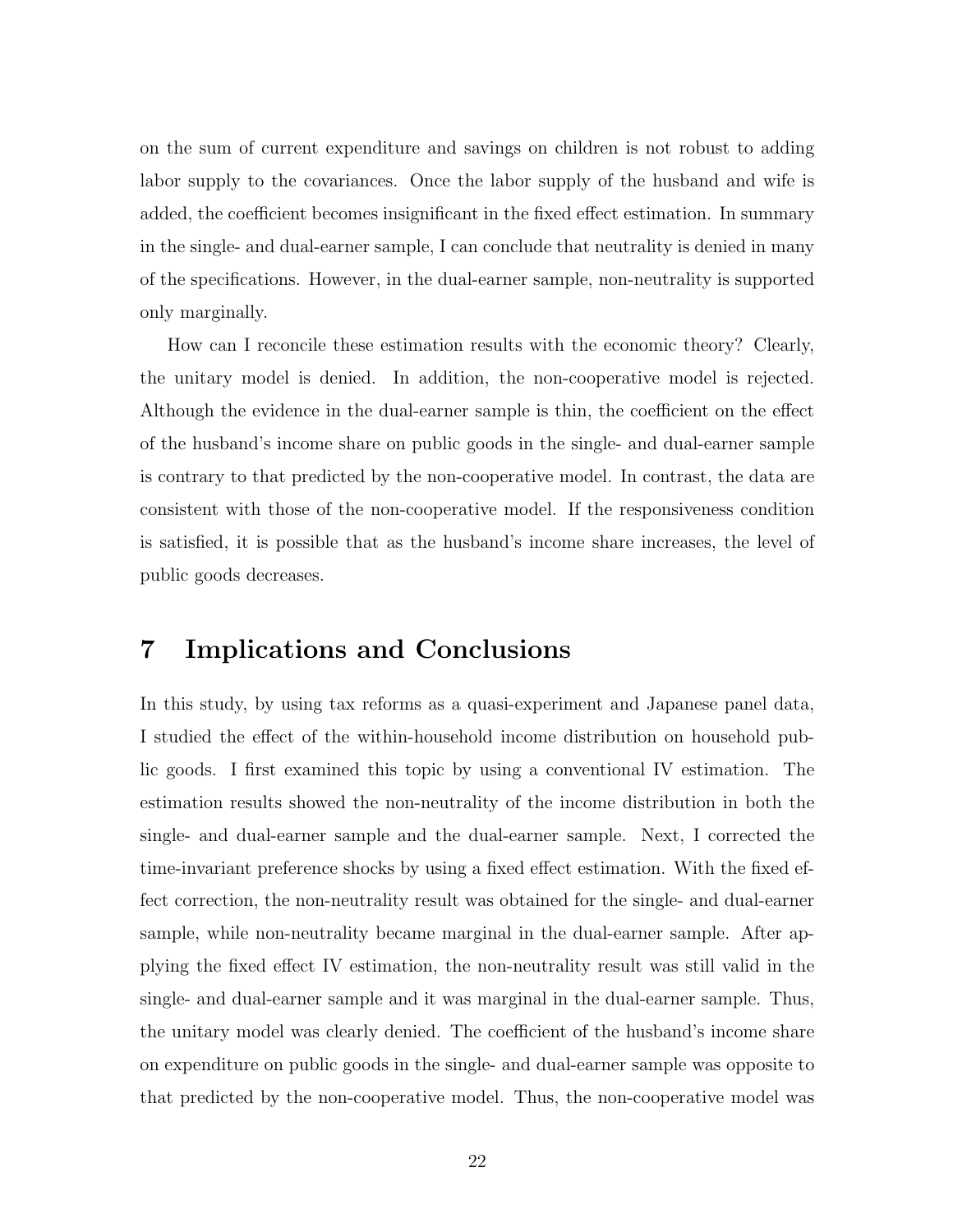rejected. On the other hand, the result was consistent with the cooperative model as long as the responsiveness condition holds.

## References

- [1] Altonji, Joseph, Fumio Hayashi, and Lawrence Kotlikoff, "Is the Extended Family Altruistically Linked? Direct Test using Micro Data," American Economic Review, 1992, 82, 1117-1198.
- [2] Altonji, Joseph, Fumio Hayashi, and Lawrence Kotlikoff, "Parental Altruism and Inter Vivos Transfer: Theory and Evidence," Journal of Political Economy, 1997, 105, 1121-1166.
- [3] Becker, Gary S. " A Theory of Social Interactions," Journal of Political Economy 1974, 82, 1063-1094.
- [4] Becker, Gary S. A treatise on the family, Cambridge, Mass: Harvard University Press, 1981.
- [5] Bergstrom, Theodore, Lawrence Blume, and Hal Varian, "On the Private Provision of Public Goods," Journal of Public Economics, 1986, 29(1), 25-49.
- [6] Bergstrom, Theodore, "A Survey of Theories of the Family," Handbook of Population and Family Economics, 1997, 1a, xx-xx.
- [7] Bergstrom, Theodore and Richard Cornes, "Gorman and Musgrave are Dual: An Antipodean Theorem on Public Goods," Economic Letters, 1981, xx, 371-378.
- [8] Bergstrom, Theodore and Richard Cornes, "Independence of Allocative Efficiency from Distribution in the Theory of Public Goods," Econometrica, 1983, 51, 1753- 1766.
- [9] Blundell, Richard, Pierre-Andr´e Chiappori, and Costas Meghir, "Collective Labor Supply with Children," Journal of Political Economy, 2005, 113(6), 1277- 12306.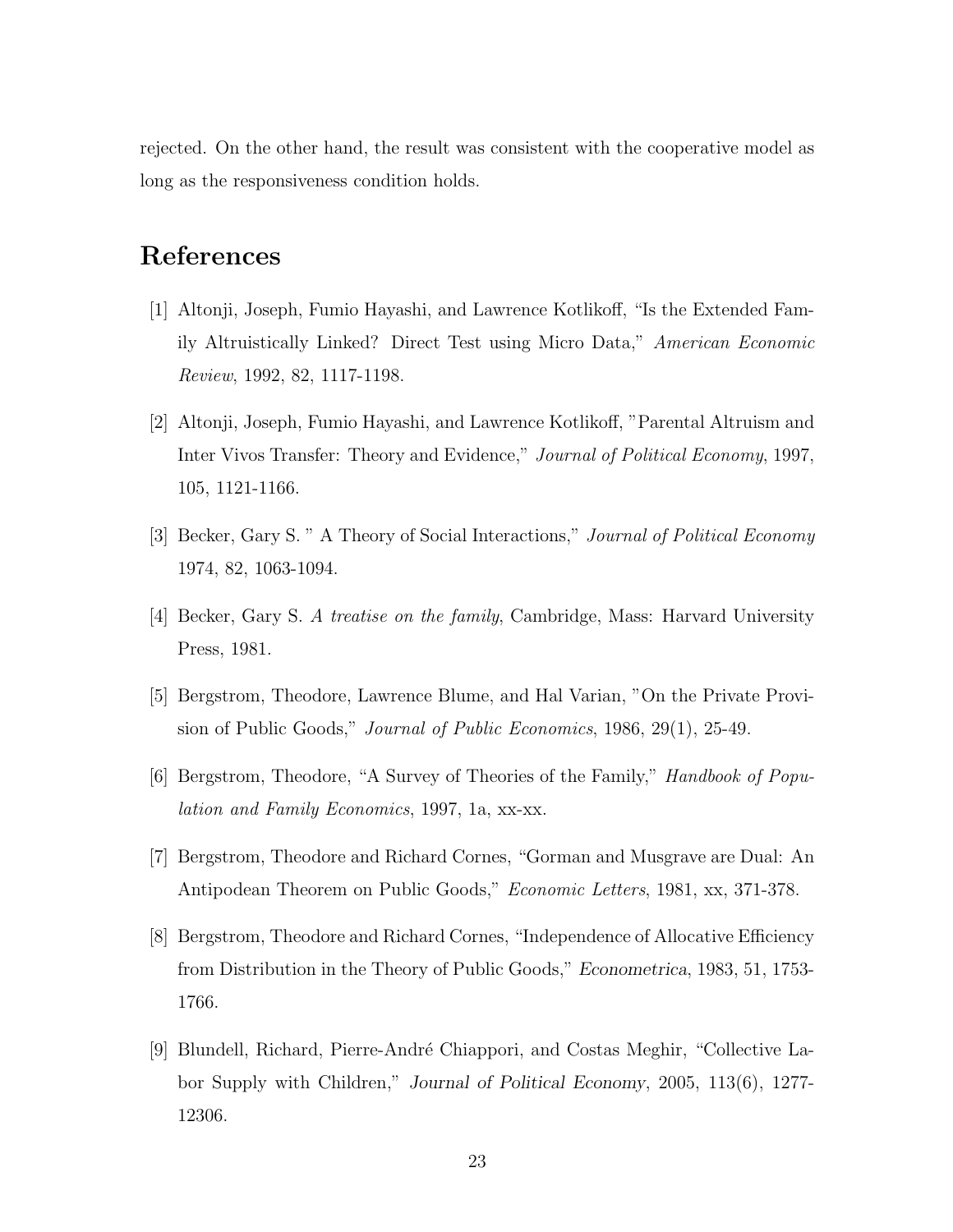- [10] Bourguignon, F., Martin Browning, Pierre-André Chiappori, and Valérie Lechene, "Intra-Household Allocation of Consumption: A Model and some Evidence from French Data," Annales d'Economie et de Statistique, 1993, 29, 1067-1096.
- [11] Bourguignon, F., Martin Browning, Pierre-André Chiappori, and Valérie Lechene, "Incomes and Outcomes: A Structural Model of Intra-Household Allocation," Journal of Political Economy, 1994, 102, 1067-1096.
- [12] Bound, J., D. Jaeger, and R. Baker, "Problems with Instrumental Variables Estimation when the Correlation between the Instruments and the Endogenous Explanatory Variable is Weak," Journal of the American Statistical Association, 1995, 90(430), 443-450.
- [13] Browning Martin, and Chiappori, Pierre-André, "Efficient Intra-Household Allocations: A General Characterization and Empirical Tests," Econometrica, 1998, 66, 1241-1278.
- [14] Browning, Martin, Chiappori, Pierre-André, and Valérie Lechene, "Distributional Effects in Household Models: Separate Spheres and Income Pooling," The Economic Journal, 2011, 120, 786-779.
- [15] Browning, Martin and Valérie Lechene "Caring and Sharing: Tests Between Alternative Models of Intra-Household Allocation," 2001, Department of Economics Discussion Paper Series, University of Oxford.
- [16] Brunner, Eric J., "An Empirical Test of Neutrality and the Crowding-Out Hypothesis," Public Choice, 1997, 92(3-4), 261-279.
- [17] Cherchye, Laurens , Bram De Rock, and Frederic Vermeulen, "Married with Children: A Collective Labor Supply Model with Detailed Time Use and Intrahousehold Expenditure Information," American Economic Review, 2012, 102(7), 3377-3405.
- [18] Chiappori, Pierre-André, "Rational Household Labor Supply," *Econometrica*, 1988, 56(1), 63-90.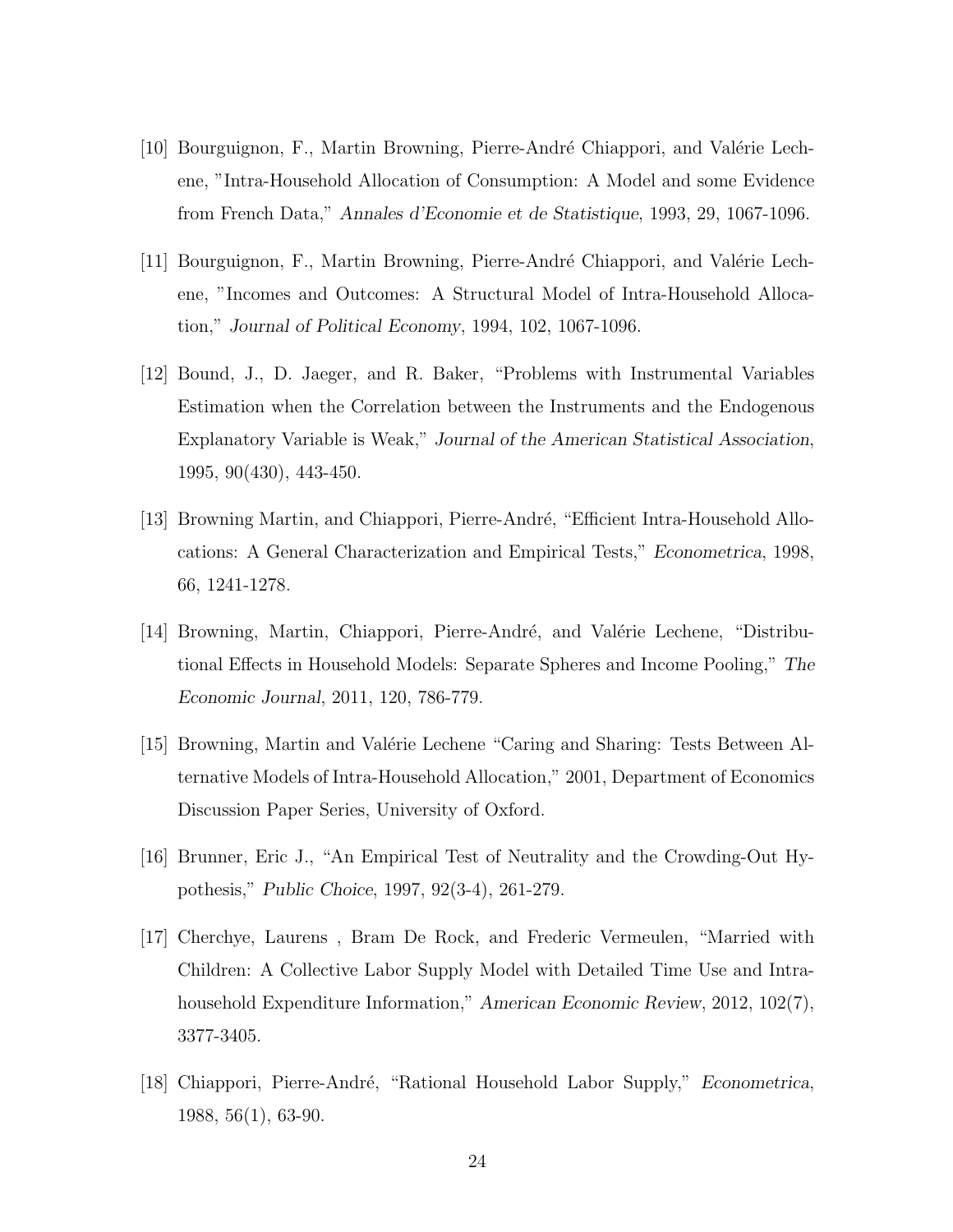- [19] Chiappori, Pierre-André, "Collective Labor Supply and Welfare?" Journal of Political Economy, 1992, 100, 437-467.
- [20] Chiappori, Pierre-André, "Introducing Household Production in Collective Models of Labor Supply," Journal of Political Economy, 1997, 105(1), 191-209.
- [21] Cox, Donald, "Motives for Private Income Transfers," Journal of Political Economy, 1987, xx, 508-546.
- [22] Gruber, Jonathan and Emmanuel Saez, "The Elasticity of Taxable Income: Evidence and Implications," Journal of Public Economics, 2002, 84, 1-32.
- [23] Hoddinott, John, and Lawrence Haddad, "Household Expenditures, Child Anthropometric Status and the Intra-household Division of Income: Evidence from the Cote d'Ivoire," Oxford Bulletin of Economics and Statistics, 1995, 57(1), 77-96.
- [24] Manser, M. and M. Brown "Marriage and Household Decision Making: A Bargaining Analysis," International Economic Review, 1980, 21, 31-44.
- [25] McElroy, M.B. and M.J. Horney "Nash-Bargained Household Decisions: Toward A Generalization of the Theory of Demand," International Economic Review, 1981, 22, 333-340.
- [26] McElroy, Marjorie B., "The Empirical Content of Nash Bargained Household Behavior", Journal of Human Resources, xxxx, 25, 559-583.
- [27] Murdoch, James and Todd Sandler, "The Voluntary Provision of a Pure Public Good: The Case of Reduced CFC Emissions and the Montreal Protocol," Journal of Public Economics, 1997, 63(3), 331-349.
- [28] Hisahiro Naito, " A Note on the Responsiveness Condition of the Household Public Goods", Tsukuba Economics Working Paper, 2015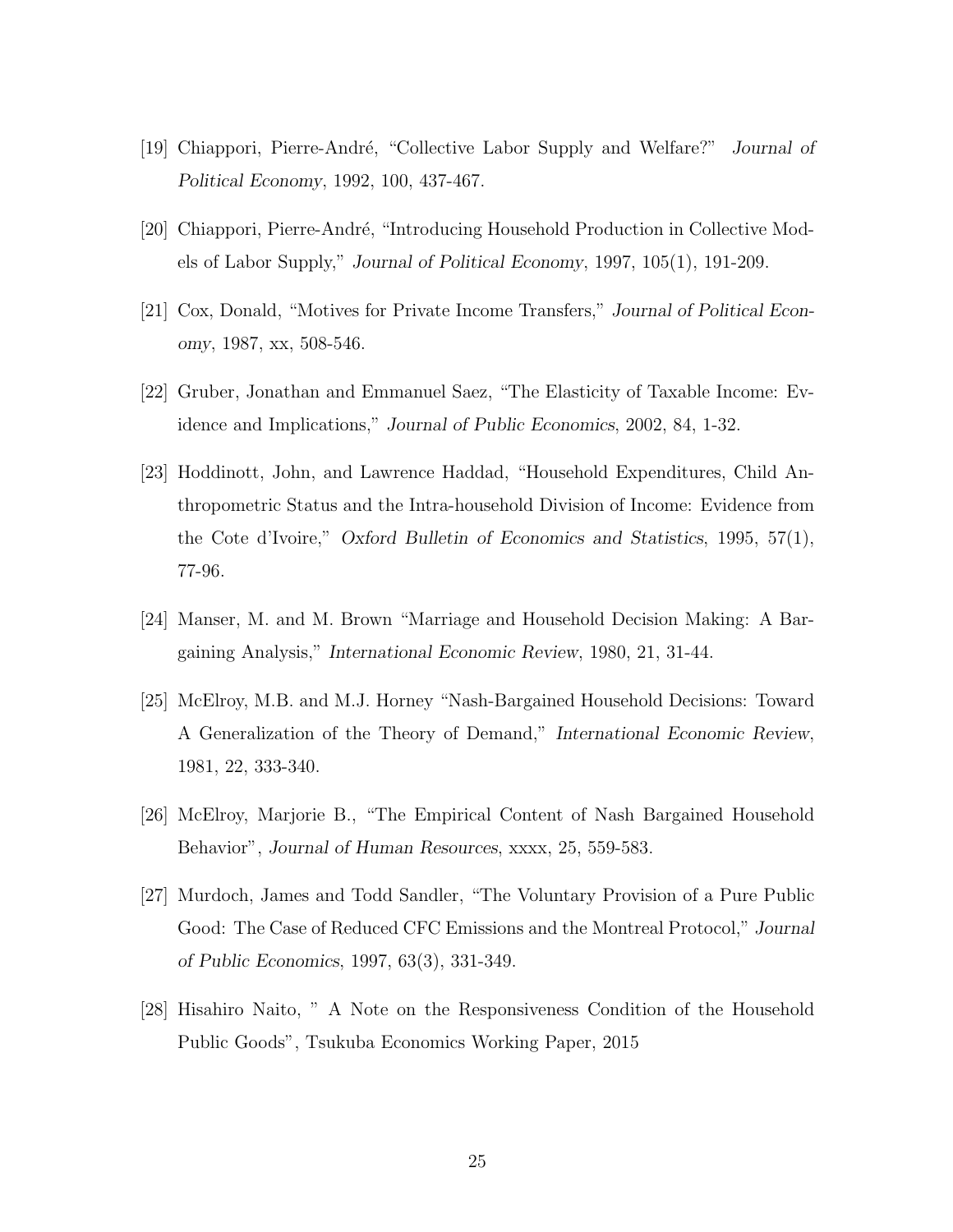- [29] Hisahiro Naito and Ken Yamada "Neutrality Theorem Revisted: An Empirical Examination of Household Pubblic Goods", 2004, Presented at Canadian Economic Association.
- [30] Samuelson, Paul A., "The Pure Theory of Public Expenditure," Review of Economics Statistics, 1954, xx, xx-xx.
- [31] Schultz, Paul, "Testing the Neoclassical Model of Family Labor Supply and Fertility," Journal of Human Resources, 1990, 25, 599-634.
- [32] Thomas, Duncan, Intra-household Resource Allocation: An Inferential Approach," Journal of Human Resources, 1990, 25, 635-696.
- [33] Warr Peter G., "The Private Provision of a Public Good is Independent from Income Distribution," Economic Letters, 1983, xx, xx-xx.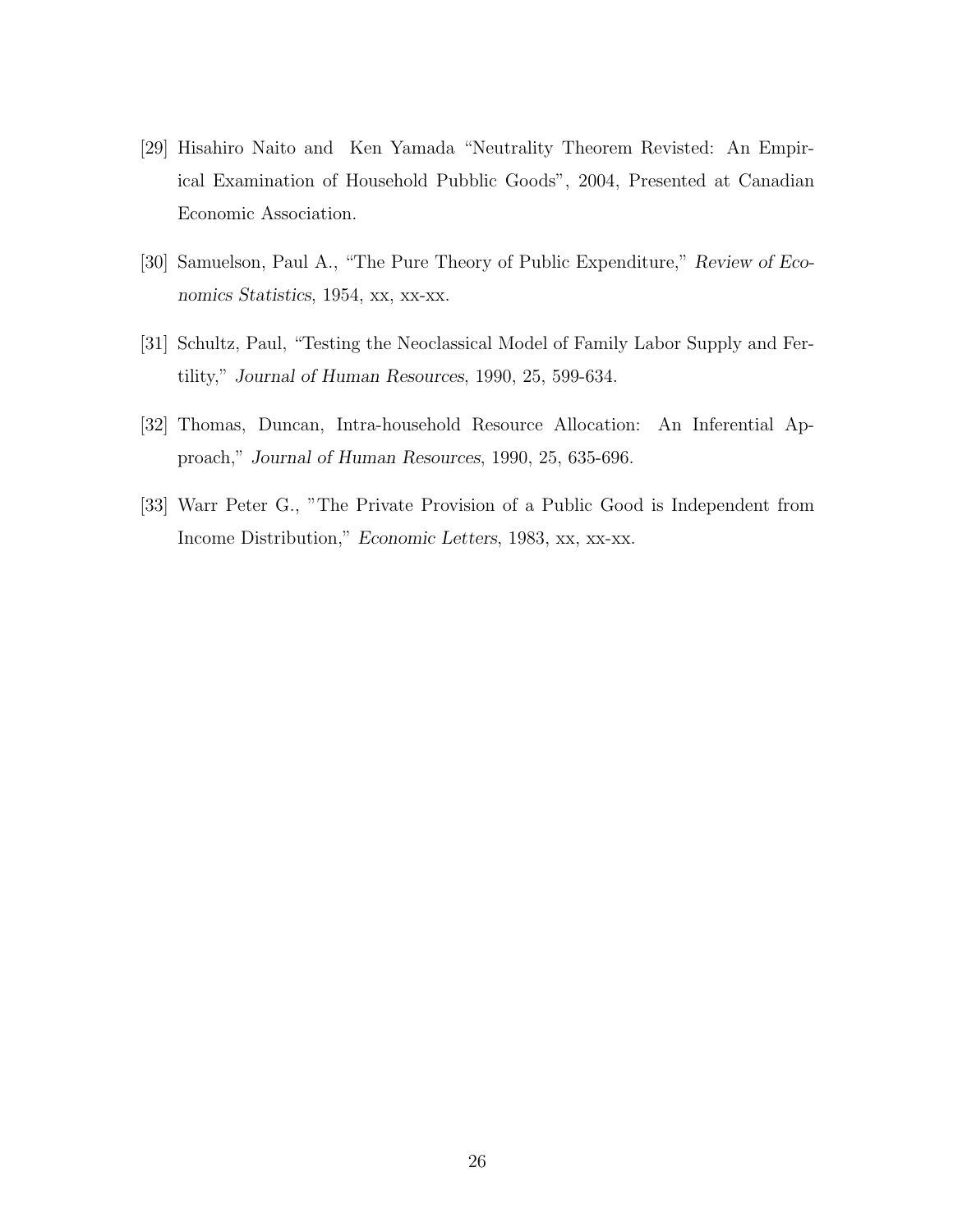|  |  | Table 1: Types of Family Budget Management |
|--|--|--------------------------------------------|
|  |  |                                            |

|                         |                                                       | Single-Earner and<br>Dual-Earner<br>Couples | Dual-Earner<br>Couples |
|-------------------------|-------------------------------------------------------|---------------------------------------------|------------------------|
|                         |                                                       | Number of Observations                      |                        |
| Do you share the family | Yes                                                   | 4054                                        | 1398                   |
| budget with your        | N <sub>0</sub>                                        | 74                                          | 71                     |
|                         | NA.                                                   | 97                                          | 36                     |
| spouse?                 | Total                                                 | 4225                                        | 1505                   |
| Who manages the family  | Wife                                                  | 3899                                        | 1278                   |
| budget?                 | Husband                                               | 155                                         | 120                    |
|                         | Total                                                 | 4054                                        | 1398                   |
|                         | The husband gives over all his salary to his wife     | 3035                                        | 964                    |
| How much do you share   | The husband gives over some of his salary to his wife | 864                                         | 314                    |
| the family budeget with | The wife gives over all her salary to her husband     | 52                                          | 44                     |
| your spouse?            | The wife gives over some of her salary to her husband | 103                                         | 76                     |
|                         | Total                                                 | 4054                                        | 1398                   |

| Table 2: Summary Statistics                          |                                                  |                     |  |  |  |  |  |  |
|------------------------------------------------------|--------------------------------------------------|---------------------|--|--|--|--|--|--|
|                                                      | Single-Earner and Dual-<br><b>Earner Couples</b> | Dual-Earner Couples |  |  |  |  |  |  |
|                                                      | Mean (Standard Deviation)                        |                     |  |  |  |  |  |  |
| Husband's after tax income per month                 | 28.7(11.0)                                       | 26.8(9.61)          |  |  |  |  |  |  |
| Wife's after tax income                              | 4.33(7.11)                                       | 11.7(7.26)          |  |  |  |  |  |  |
| Husband's share of family income                     | 0.89(0.16)                                       | 0.73(0.28)          |  |  |  |  |  |  |
| Husband's hours of housework and child care per week | 8.48 (8.77)                                      | 7.92(9.07)          |  |  |  |  |  |  |
| Wife's hours of housework and child care             | 61.5(27.3)                                       | 39.4 (16.3)         |  |  |  |  |  |  |
| Number of children                                   | 1.89(0.72)                                       | 1.92(0.69)          |  |  |  |  |  |  |
| Number of family members                             | 4.58(1.27)                                       | 4.85(1.29)          |  |  |  |  |  |  |
| Husband's age                                        | 35.2(5.17)                                       | 36.2(6.13)          |  |  |  |  |  |  |
| Wife's age                                           | 32.2 (3.68)                                      | 33.3 (3.57)         |  |  |  |  |  |  |
| Total consumption expenditures per month             | 21.2 (8.99)                                      | 22.6 (9.92)         |  |  |  |  |  |  |
| Total consumption expenditures and savings per month | 28.3(11.5)                                       | 1.73(3.63)          |  |  |  |  |  |  |
| Share of consumption expenditures for                |                                                  |                     |  |  |  |  |  |  |
| children                                             | 0.13(0.10)                                       | 0.15(0.10)          |  |  |  |  |  |  |
| family                                               | 0.60(0.20)                                       | 0.56(0.20)          |  |  |  |  |  |  |
| husband                                              | 0.15(0.11)                                       | 0.16(0.11)          |  |  |  |  |  |  |
| wife                                                 | 0.05(0.08)                                       | 0.07(0.08)          |  |  |  |  |  |  |
| other family members per month                       | 0.05(0.10)                                       | 0.06(0.11)          |  |  |  |  |  |  |
| Share of consumption expenditures and savings for    |                                                  |                     |  |  |  |  |  |  |
| children                                             | 0.15(0.10)                                       | 0.16(0.09)          |  |  |  |  |  |  |
| family                                               | 0.57(0.19)                                       | 0.53(0.19)          |  |  |  |  |  |  |
| husband                                              | 0.16(0.10)                                       | 0.16(0.10)          |  |  |  |  |  |  |
| wife                                                 | 0.07(0.07)                                       | 0.09(0.08)          |  |  |  |  |  |  |
| other family members per month                       | 0.05(0.09)                                       | 0.05(0.09)          |  |  |  |  |  |  |
| Number of Families                                   | 906                                              | 376                 |  |  |  |  |  |  |
| Number of Observations                               | 4225                                             | 1505                |  |  |  |  |  |  |

*Notes:* The sample includes single-earner and dual-earner couples with at least one child in column 1 and dual-earner couples with at least one child in column 2. The amount of income, consumption, and saving are measured in ten thousand yen.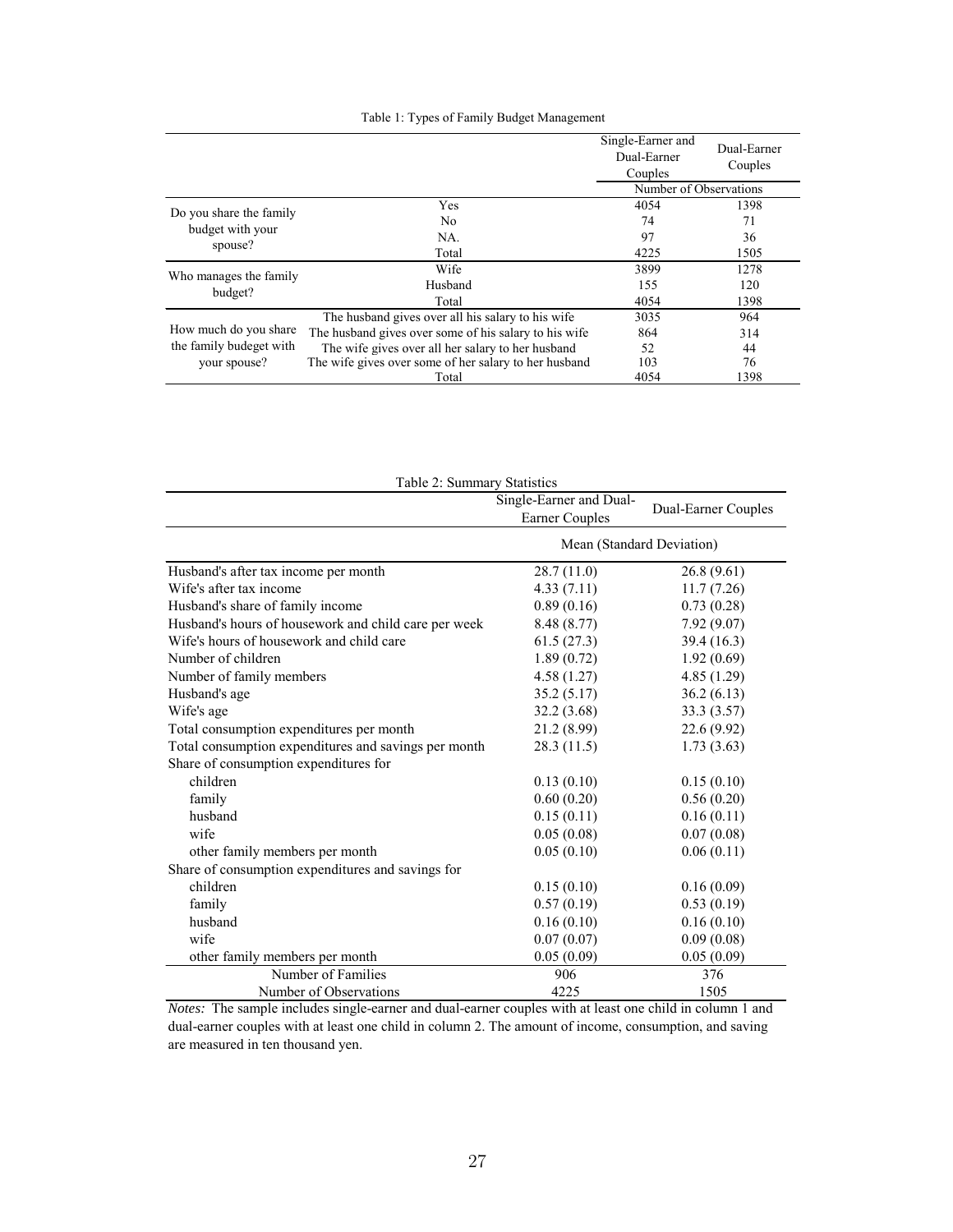|                    |                       | ັ        |          |          |                           |          | ╯        |                |          |
|--------------------|-----------------------|----------|----------|----------|---------------------------|----------|----------|----------------|----------|
|                    | The Budget Share of   | (1)      | (2)      | (3)      | $\left( 4\right)$         | (5)      | (6)      | (7)            | (8)      |
|                    | Consumption           |          |          |          | <b>Estimation Methods</b> |          |          |                |          |
|                    | Expenditures for      |          | IV       |          | FE                        |          | IV       |                | FE       |
|                    | Children              | $-0.053$ | $-0.064$ | $-0.047$ | $-0.0079$                 | $-0.075$ | $-0.070$ | $-0.11$        | $-0.076$ |
| Public             |                       | (0.016)  | (0.029)  | (0.020)  | (0.028)                   | (0.027)  | (0.034)  | (0.042)        | (0.043)  |
| Goods              | Family                | 0.11     | 0.069    | 0.10     | 0.010                     | 0.075    | 0.035    | 0.045          | 0.011    |
|                    |                       | (0.030)  | (0.055)  | (0.041)  | (0.056)                   | (0.052)  | (0.065)  | (0.084)        | (0.086)  |
|                    | Husband               | 0.026    | 0.015    | $-0.012$ | $-0.00061$                | 0.074    | 0.054    | 0.054          | 0.038    |
| Private            |                       | (0.016)  | (0.027)  | (0.022)  | (0.031)                   | (0.028)  | (0.039)  | (0.043)        | (0.044)  |
| Goods              | Wife                  | $-0.056$ | $-0.058$ | $-0.063$ | $-0.030$                  | $-0.062$ | $-0.064$ | 0.035          | 0.045    |
|                    |                       | (0.011)  | (0.021)  | (0.014)  | (0.018)                   | (0.022)  | (0.026)  | (0.031)        | (0.032)  |
| Hours of Work?     |                       | No       | Yes      | No       | Yes                       | No       | Yes      | N <sub>0</sub> | Yes      |
| Number of Families |                       | 906      |          |          |                           | 376      |          |                |          |
|                    | Jumber of Observation |          |          | 4225     |                           | 1505     |          |                |          |

Table 3: The Effects of Husband's Share of Family Income on the Budeget Share of Consumption Expenditures for Each Family Member

Notes: Clustering robust standard errors on an individual basis are in parentheses. The sample includes couples with at least one child in columns 1 through 4 and dual-earner couples with at least one child in columns 5 through 8. Other covariates in the estimation models are the number of children, the number of family members, husband's hours of housework and childcare, and wife's hours of housework and childcare. In addition to these covariates, the logarithm of total consumption expenditures, husband's age, wife's age, and year dummies are included in columns 1, 2, 5 and 6, the logarithm of deflated total consumption expenditures are included in columns 3, 4, 7, and 8, and husband's hours of work and wife's hours of work are included in an even number of columns. In columns 1, 2, 5, and 6, husband's after tax income and wife's after tax income are used as the instrumental variables for total consumption expenditures. This notes apply to Table 4.

|                | The Budget Share of   | (1)      | (2)                       | (3)       | $\left( 4\right)$ | THE TRIBLE SET CHINE OF VARIATION IS A BEIDDIES AND CONTRACTIVES TO TRIBLE AND LARGE CONTRACTORE<br>(5) | (6)      | (7)            | (8)       |  |
|----------------|-----------------------|----------|---------------------------|-----------|-------------------|---------------------------------------------------------------------------------------------------------|----------|----------------|-----------|--|
|                | Consumption           |          | <b>Estimation Methods</b> |           |                   |                                                                                                         |          |                |           |  |
|                | Expenditures and      | IV       |                           |           | FE                |                                                                                                         | IV       |                | FE        |  |
|                | Children              | $-0.026$ | $-0.017$                  | $-0.037$  | 0.0083            | $-0.048$                                                                                                | $-0.032$ | $-0.086$       | $-0.049$  |  |
| Public         |                       | (0.016)  | (0.027)                   | (0.019)   | (0.026)           | (0.026)                                                                                                 | (0.032)  | (0.037)        | (0.038)   |  |
| Goods          | Family                | 0.15     | 0.10                      | 0.098     | 0.021             | 0.13                                                                                                    | 0.098    | 0.074          | 0.041     |  |
|                |                       | (0.031)  | (0.055)                   | (0.038)   | (0.052)           | (0.054)                                                                                                 | (0.050)  | (0.077)        | (0.079)   |  |
|                | Husband               | 0.0040   | $-0.0028$                 | $-0.0076$ | 0.0013            | 0.044                                                                                                   | 0.029    | 0.058          | 0.050     |  |
| Private        |                       | (0.016)  | (0.031)                   | (0.021)   | (0.028)           | (0.03)                                                                                                  | (0.037)  | (0.041)        | (0.042)   |  |
| Goods          | Wife                  | $-0.10$  | $-0.12$                   | $-0.077$  | $-0.058$          | $-0.13$                                                                                                 | $-0.13$  | $-0.013$       | $-0.0089$ |  |
|                |                       | (0.014)  | (0.023)                   | (0.013)   | (0.017)           | (0.025)                                                                                                 | (0.029)  | (0.030)        | (0.031)   |  |
| Hours of Work? |                       | No       | Yes                       | No        | Yes               | N <sub>0</sub>                                                                                          | Yes      | N <sub>0</sub> | Yes       |  |
|                | Number of Families    | 906      |                           |           |                   | 376                                                                                                     |          |                |           |  |
|                | Jumber of Observation |          |                           | 4225      |                   |                                                                                                         | 1505     |                |           |  |

Table 4: The Effects of Husband's Share of Family Income on the Budeget Share of Consumption Expenditures and Savings for Each Family Member

Notes: The logarithm of total consumption expenditures and savings and the logarithm of deflated total consumption expenditures and savings are included in the covariates in place of the logarithm of total consumption expenditures and the logarithm of deflated total consumption expenditures, respectively.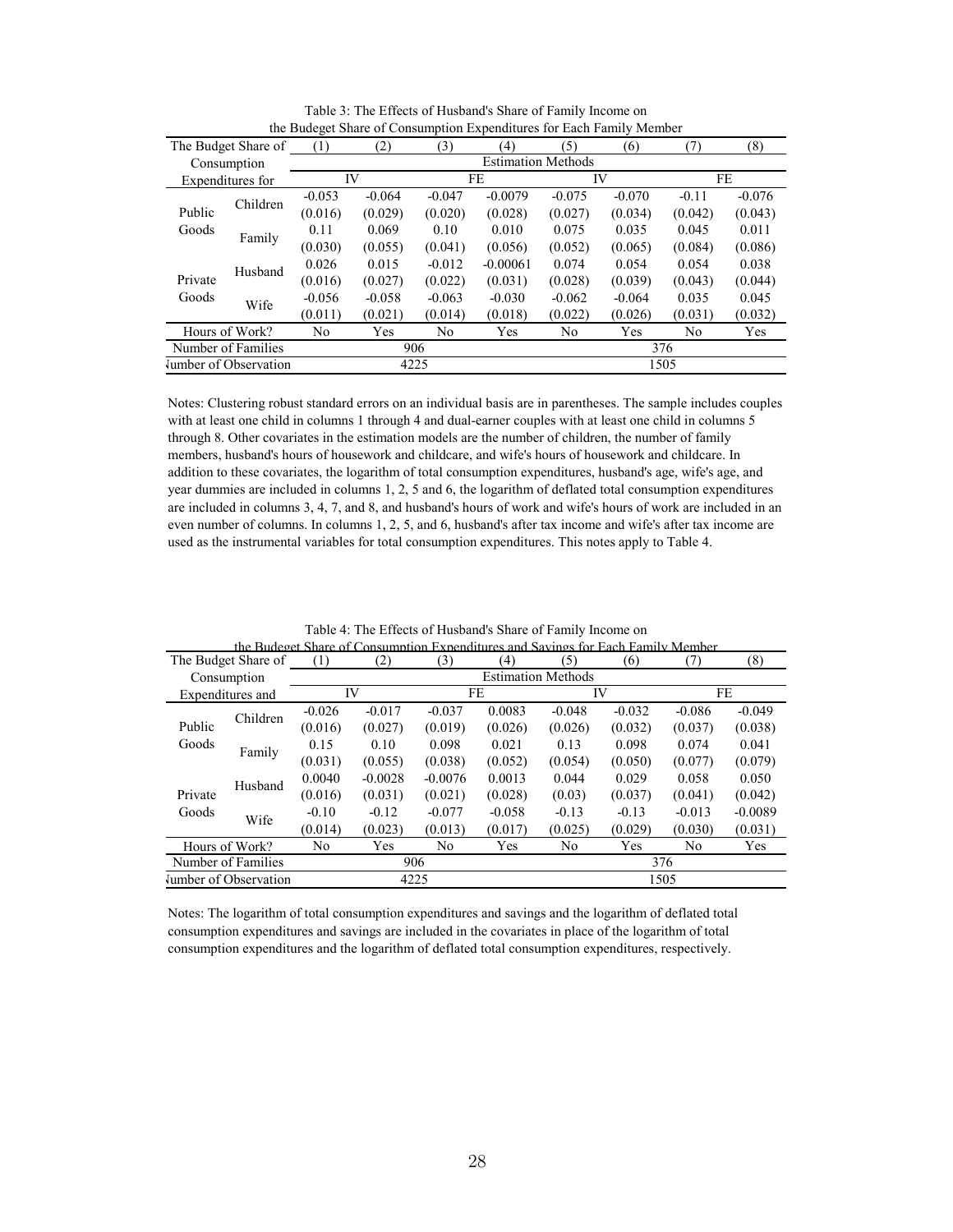|                                  | The Budget Share of Consumption |                           | (2)       | (3)                                            | (4)       | (5)       | (6)       | (7)       | (8)       |
|----------------------------------|---------------------------------|---------------------------|-----------|------------------------------------------------|-----------|-----------|-----------|-----------|-----------|
| Expenditures for                 |                                 | <b>Estimation Methods</b> |           |                                                |           |           |           |           |           |
|                                  |                                 |                           |           | Fixed Effects Instrumental Variable Estimation |           |           |           |           |           |
|                                  |                                 | $-0.46$                   | $-0.58$   | $-0.37$                                        | $-0.51$   | $-0.38$   | $-0.37$   | $-0.30$   | $-0.30$   |
|                                  | Children                        | (0.15)                    | (0.20)    | (0.14)                                         | (0.21)    | (0.16)    | (0.17)    | (0.18)    | (0.18)    |
| Public Goods                     |                                 | $[-2.77]$                 | [-2.88]   | $[-2.33]$                                      | $[-2.41]$ | $[-1.74]$ | $[-2.20]$ | $[-1.09]$ | $[-1.67]$ |
|                                  |                                 | 0.41                      | 0.47      | 0.49                                           | 0.60      | 0.22      | 0.20      | 0.10      | 0.096     |
|                                  | Family                          | (0.28)                    | (0.38)    | (0.27)                                         | (0.39)    | (0.32)    | (0.33)    | (0.34)    | (0.30)    |
|                                  |                                 | [1.44]                    | [1.22]    | [1.80]                                         | $[1.52]$  | [0.56]    | [0.59]    | [0.17]    | $[-0.29]$ |
|                                  |                                 | $-0.060$                  | $-0.071$  | $-0.048$                                       | $-0.059$  | 0.094     | 0.092     | 0.23      | 0.24      |
|                                  | Husband                         | (0.15)                    | (0.21)    | (0.15)                                         | (0.21)    | (0.16)    | (0.17)    | (0.18)    | (0.19)    |
| Private Goods                    |                                 | $[-0.40]$                 | $[-0.34]$ | $[-0.32]$                                      | $[-0.28]$ | [0.26]    | [0.33]    | [1.01]    | [1.10]    |
|                                  |                                 | 0.12                      | 0.19      | 0.037                                          | 0.11      | 0.21      | 0.22      | 0.18      | 0.19      |
|                                  | Wife                            | (0.096)                   | (0.12)    | (0.095)                                        | (0.13)    | (0.12)    | (0.12)    | (0.13)    | (0.13)    |
|                                  |                                 | $[-1.20]$                 | [1.62]    | [0.46]                                         | [0.88]    | [1.50]    | [1.51]    | [1.14]    | [1.07]    |
| Hours of Work?                   |                                 | No.                       | Yes       | N <sub>0</sub>                                 | Yes       | No        | Yes       | No.       | Yes       |
| Number of Instrumental Variables |                                 |                           |           |                                                | 2         | 2         |           |           |           |
| Number of Families               |                                 | 906                       |           |                                                | 376       |           |           |           |           |
| Number of Observations           |                                 |                           |           | 4225                                           |           |           |           | 1505      |           |

Table 5: Fixed Effects Instrumental Variable Estimation:

The Effect of Husband's Share of Family Income on The Budeget Share of Consumption Expenditures for Each Family Member

Notes: Clustering robust standard errors on individual household basis are in parentheses, and Hausman statistics are in square brackets. The Hausman t statistic has an asymptotic standard normal distribution. The sample includes couples with at least one child in columns 1 through 4 and dual-earner couples with at least one child in columns 5 through 8. Other covariates in the estimation models are the number of children, the number of family members, husband's hours of housework and childcare, and wife's hours of housework and childcare, and the logarithm of deflated total consumption expenditures. Additionally, husband's hours of work and wife's hours of work are included in an even number of columns. In columns 1, 2, 5, and 6, husband's share of the amount of income tax in the family is used as the instrumental variable for husband's share of family income. In columns 3, 4, 7, and 8, husband's share of the amount of income tax in the family and the amount of family income tax are used as the instrumental variables for husband's share of family income and the logarithm of deflated total consumption expenditures. This notes apply to Table 6.

| The Budget Share of Consumption  |          | (1)                       | (2)       | (3)       | (4)                                            | (5)       | (6)       | (7)       | (8)       |
|----------------------------------|----------|---------------------------|-----------|-----------|------------------------------------------------|-----------|-----------|-----------|-----------|
| Expenditures and Savings for     |          | <b>Estimation Methods</b> |           |           |                                                |           |           |           |           |
|                                  |          |                           |           |           | Fixed Effects Instrumental Variable Estimation |           |           |           |           |
|                                  |          | $-0.34$                   | $-0.44$   | $-0.36$   | $-0.48$                                        | $-0.15$   | $-0.13$   | $-0.12$   | $-0.11$   |
|                                  | Children | (0.14)                    | (0.18)    | (0.13)    | (0.18)                                         | (0.14)    | (0.15)    | (0.14)    | (0.15)    |
|                                  |          | $[-2.18]$                 | $[-2.00]$ | $[-2.51]$ | $[-2.22]$                                      | $[-0.47]$ | $[-0.56]$ | $[-0.25]$ | $[-0.42]$ |
| <b>Public Goods</b>              |          | 0.30                      | 0.33      | 0.30      | 0.35                                           | $-0.037$  | $-0.069$  | $-0.21$   | $-0.23$   |
|                                  | Family   | (0.26)                    | (0.35)    | (0.24)    | (0.33)                                         | (0.29)    | (0.31)    | (0.31)    | (0.31)    |
|                                  |          | $[-0.79]$                 | [0.89]    | [0.85]    | [1.01]                                         | $[-0.40]$ | $[-0.37]$ | $[-0.95]$ | $[-0.90]$ |
|                                  |          | 0.048                     | 0.074     | 0.11      | 0.15                                           | 0.20      | 0.21      | 0.35      | 0.36      |
|                                  | Husband  | (0.14)                    | (0.19)    | (0.13)    | (0.19)                                         | (0.15)    | (0.16)    | (0.17)    | (0.18)    |
|                                  |          | [0.40]                    | [0.39]    | [0.92]    | [0.79]                                         | [0.98]    | [1.04]    | [1.76]    | [1.77]    |
| Private Goods                    |          | $-0.019$                  | 0.010     | 0.0099    | 0.050                                          | 0.060     | 0.071     | 0.14      | 0.14      |
|                                  | Wife     | (0.089)                   | (0.12)    | (0.083)   | (0.12)                                         | (0.12)    | (0.12)    | (0.13)    | (0.12)    |
|                                  |          | [1.09]                    | $-0.40$ ] | [1.06]    | $-0.067$                                       | [0.63]    | [0.69]    | [1.21]    | $[1.28]$  |
| $\gamma^2$ statistic             |          | 8.10                      | 6.82      | 10.63     | 9.08                                           | 3.05      | 2.77      | 6.25      | 6.39      |
| (p-value)                        |          | (0.088)                   | (0.15)    | (0.031)   | (0.059)                                        | (0.55)    | (0.60)    | (0.18)    | (0.17)    |
| Hours of Work?                   |          | No                        | Yes       | No        | Yes                                            | No        | Yes       | No        | Yes       |
| Number of Instrumental Variables |          |                           |           |           | 2                                              | 2         |           |           |           |
| Number of Families               |          | 906                       |           |           |                                                | 376       |           |           |           |
| Number of Observations           |          |                           |           | 4225      |                                                | 1505      |           |           |           |

#### Table 6: Fixed Effects Instrumental Variable Estimation:

The Effect of Husband's Share of Family Income on The Budeget Share of Consumption Expenditures and Savings

Note: The logarithm of deflated total consumption expenditures and savings are included in the covariates in place of the logarithm of total deflated consumption expenditures.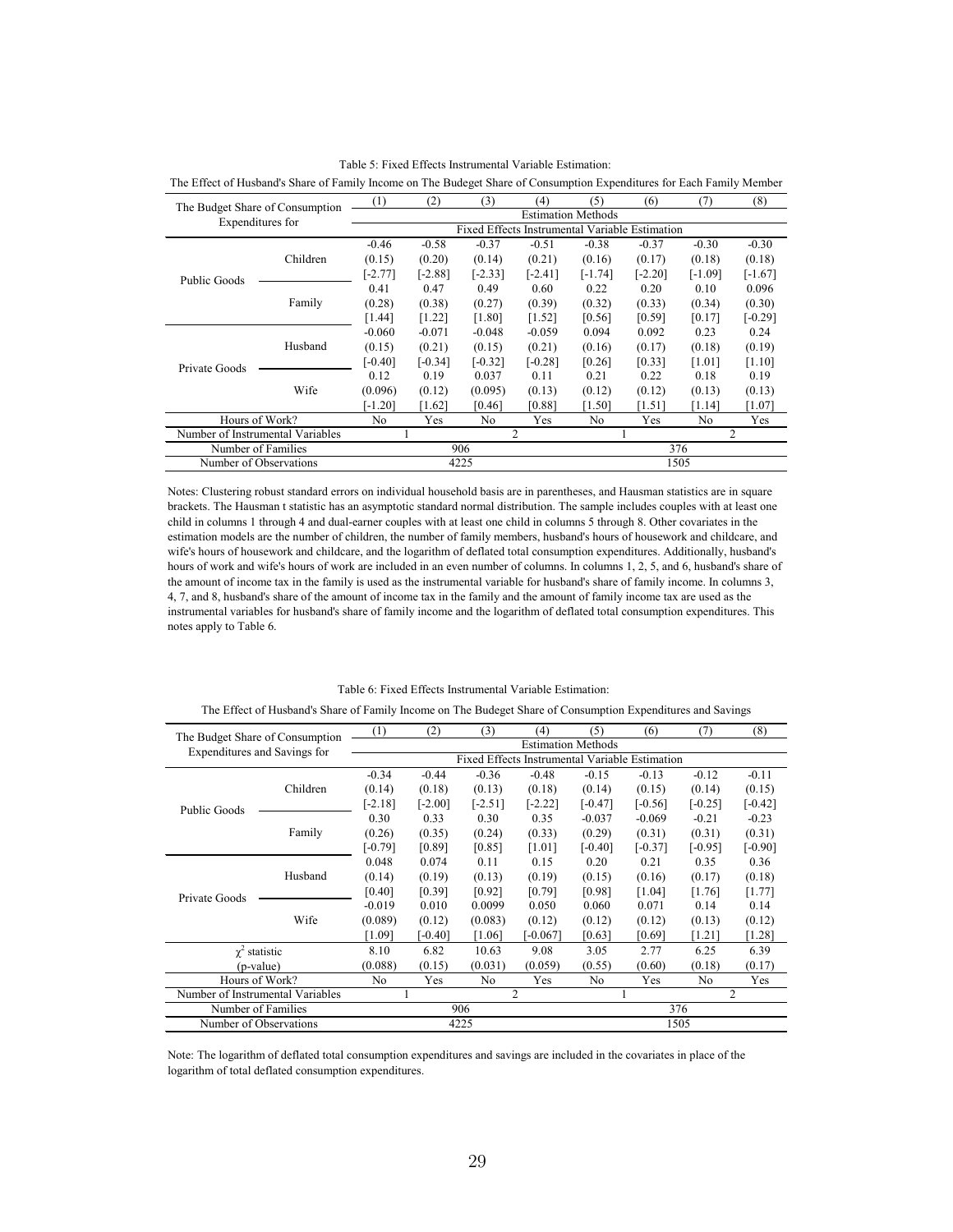|                        |          |                       | $\mathcal{E}$             | $\left(4\right)$ |  |  |
|------------------------|----------|-----------------------|---------------------------|------------------|--|--|
| Instrumental Variables |          | In (Total Consumption | In (Total Consumption     |                  |  |  |
|                        |          | Expenditures)         | Expenditures and Savings) |                  |  |  |
| Husband's After Tax    | 0.011    | 0.0038                | 0.012                     | 0.0042           |  |  |
| Income                 | (0.0021) | (0.0035)              | (0.0024)                  | (0.0044)         |  |  |
| Wife's After Tax       | 0.023    | 0.036                 | 0.027                     | 0.041            |  |  |
| Income                 | (0.0039) | (0.0066)              | (0.0040)                  | (0.0078)         |  |  |
| F statistic            | 61.6     | 61.7                  | 76.8                      | 71.2             |  |  |
|                        | [0.00]   | [0.00]                | [0.00]                    | [0.00]           |  |  |
| Number of Families     | 906      | 376                   | 906                       | 376              |  |  |
| Number of Observations | 4225     | 1505                  | 4225                      | 1505             |  |  |

Table A1: First Stage Regressions in the Instrumental Variable Estimation

Notes: Huber-White standard errors are in parentheses, and p-values are in square brackets. The sample includes couples with at least one child in columns 1 and 3 and dual-earner couples with at least one child in columns 2 and 4. F statistic is a test statistic under the null hypothesis that the coefficients of the two instrumental variables are zero. Other covariates in the estimation models are the number of children, the number of family members, husband's hours of housework and childcare, wife's hours of housework and childcare, husband's hoursof work, wife's hours of work, husband's age, wife's age, and year dummies.

|                         |                           | $\mathbf 2$ | 3)       | (4)            | (5)      | (6)                         |  |
|-------------------------|---------------------------|-------------|----------|----------------|----------|-----------------------------|--|
| Instrumental Variables  | Husband's Share of Family |             |          | In(Consumption |          | In(Consumption Expenditures |  |
|                         |                           | Income      |          | Expenditures)  |          | and Savings)                |  |
| Husband's Share of the  | $-0.078$                  | $-0.14$     | 0.15     | 0.25           | 0.069    | 0.16                        |  |
| Amount of Family Income | (0.0091)                  | (0.016)     | (0.055)  | (0.085)        | (0.046)  | (0.071)                     |  |
| Amount of Family Income | $-0.012$                  | $-0.032$    | $-0.062$ | $-0.19$        | $-0.044$ | $-0.15$                     |  |
| Tax                     | (0.0037)                  | (0.011)     | (0.022)  | (0.060)        | (0.019)  | (0.50)                      |  |
| F statistic             | 43.1                      | 45.4        | 7.10     | 8.65           | 3.72     | 6.24                        |  |
|                         | [0.00]                    | [0.00]      | [0.00]   | [0.00]         | [0.02]   | [0.00]                      |  |
| Number of Families      | 906                       | 376         | 906      | 376            | 906      | 376                         |  |
| Number of Observations  | 4225                      | 1505        | 4225     | 1505           | 4225     | 1505                        |  |

Table A2: First Stage Regressions in the Fixed Effects Instrumental Variable Estimation

*Notes:* Standard errors are in parentheses, and p-values are in square brackets. The sample includes couples with at least one child in an odd number of columns and dual-earner couples with at least one child in an even number of columns. F statistic is a test statistic under the null hypothesis that the coefficients of two instrumental variables are zero. Other covariates in the estimation models are the number of children, the number of family members, husband's hours of housework and childcare, wife's hours of housework and childcare, husband's hours of work, and wife's hours of work.